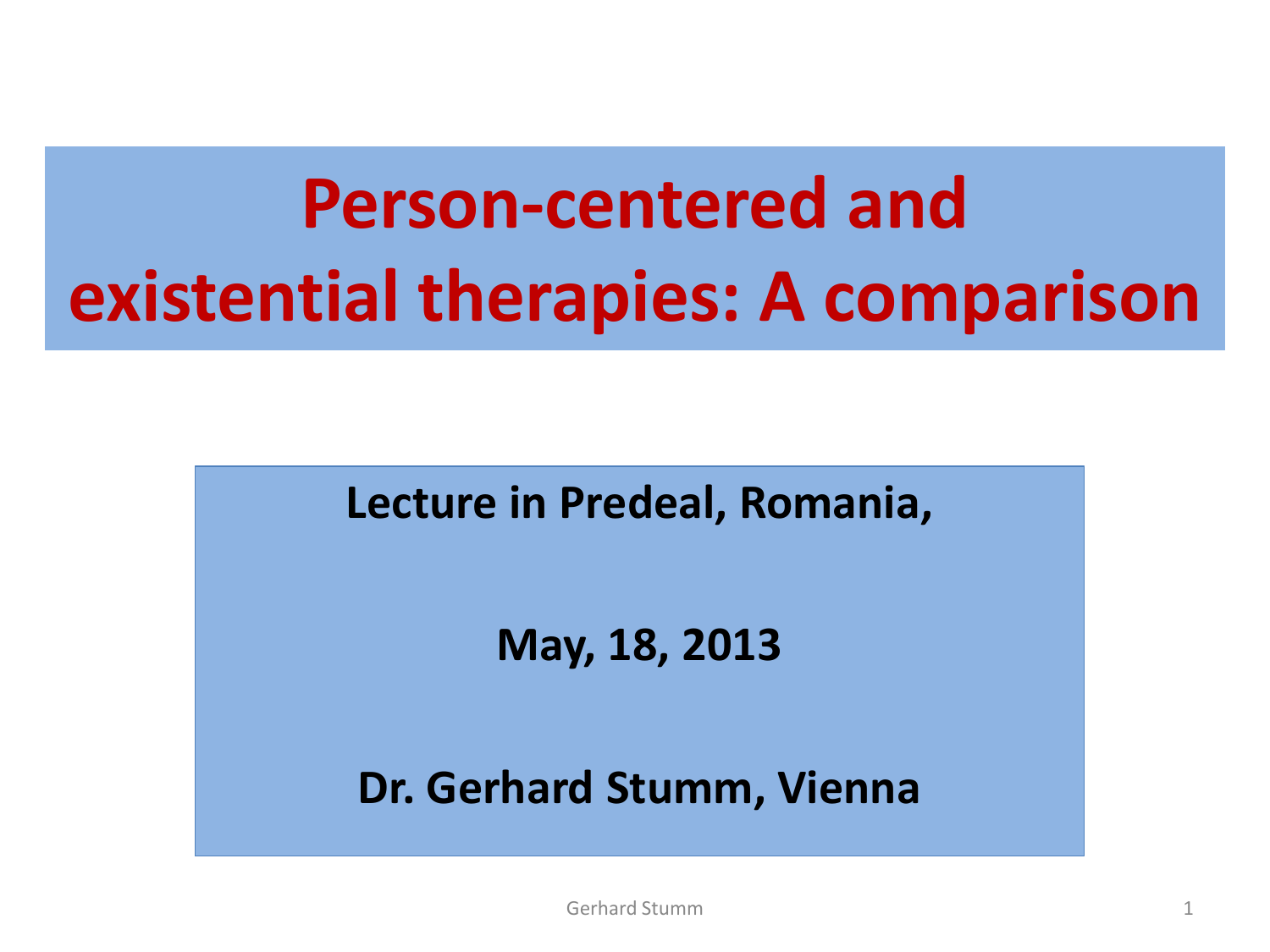#### **Menu**

- Existential therapies
- Person-centered therapies
- Rogers' link to existential philosophy and dialogues with existential therapists
- Commonalities
- Differences
- Mutual enrichment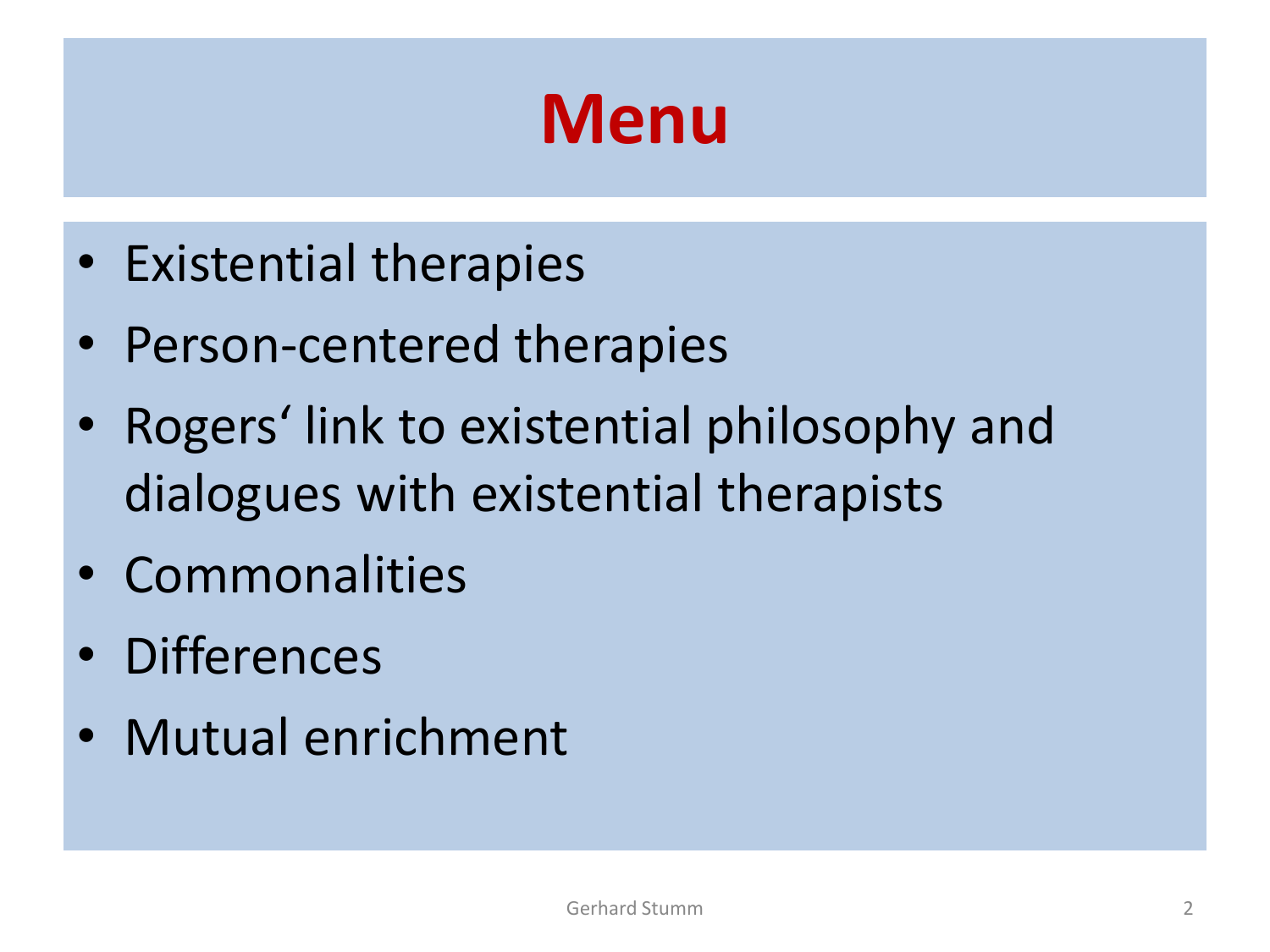### **Paradigms in psychotherapy**

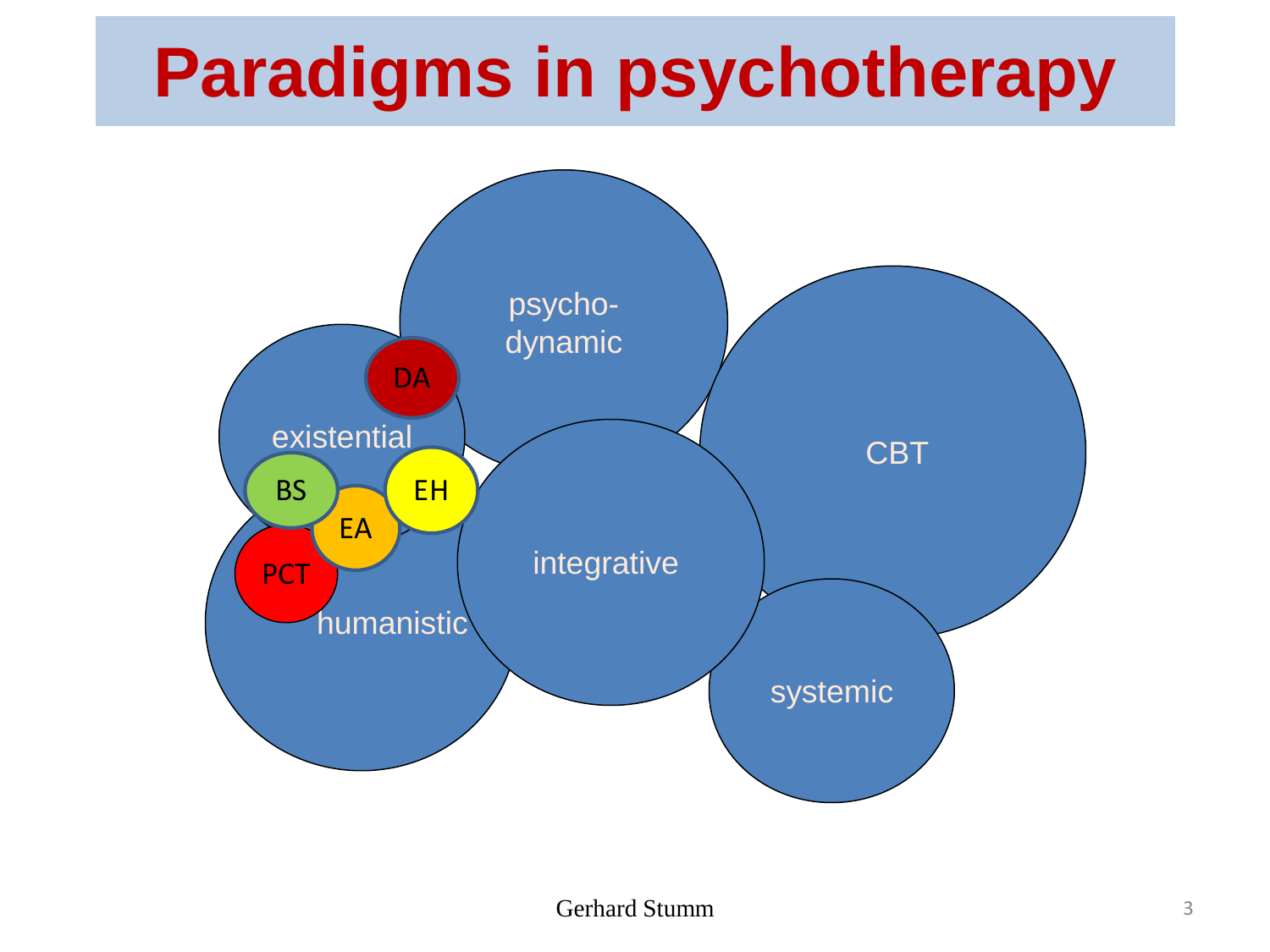#### **Family tree of existential therapies and its proponents**

(adapted from Yalom, 1980 and Cooper, 2003a; 2004)

| Existential philosophy as "Home of the ancestors"<br>Kierkegaard<br>Heidegger<br>Jaspers<br>Sartre<br><b>Buber</b> |                             |                                                       |                      |                                                            |                                                             |                                                              |                                                      |  |
|--------------------------------------------------------------------------------------------------------------------|-----------------------------|-------------------------------------------------------|----------------------|------------------------------------------------------------|-------------------------------------------------------------|--------------------------------------------------------------|------------------------------------------------------|--|
| <b>European tradition</b>                                                                                          |                             |                                                       |                      |                                                            | <b>American</b><br><b>Existential-</b><br><b>Humanistic</b> | <b>Humanistic</b><br><b>Psychologists</b><br>$($ "optimistic | <b>Humanistic</b><br><b>Analysts</b><br>("friends of |  |
| <b>Existential</b><br>oriented<br><b>Analysts</b>                                                                  | <b>Daseins-</b><br>analysis | Logotherapy/<br><b>Existential</b><br><b>Analysis</b> | Approach<br>of Laing | <b>British School</b><br>of Existential<br><b>Analysis</b> | Approach                                                    | American<br>neighbors")                                      | the family")                                         |  |
| Gebsattel                                                                                                          | Binswanger Frankl           |                                                       | Laing                | van Deurzen                                                | May                                                         | <b>Maslow</b>                                                | Adler                                                |  |
| Caruso                                                                                                             | <b>Boss</b>                 | Lukas                                                 |                      | Spinelli                                                   | <b>Bugental</b>                                             | Ch. Bühler                                                   | Rank                                                 |  |
|                                                                                                                    | Condrau                     | Längle                                                |                      | H. Cohn                                                    | Yalom                                                       | Rogers                                                       | Horney                                               |  |
|                                                                                                                    | Holzhey-<br>Kunz            |                                                       |                      | Madison                                                    | Schneider                                                   | (Perls)                                                      | Fromm                                                |  |
|                                                                                                                    |                             |                                                       |                      |                                                            |                                                             | (Moreno)                                                     | Kohut                                                |  |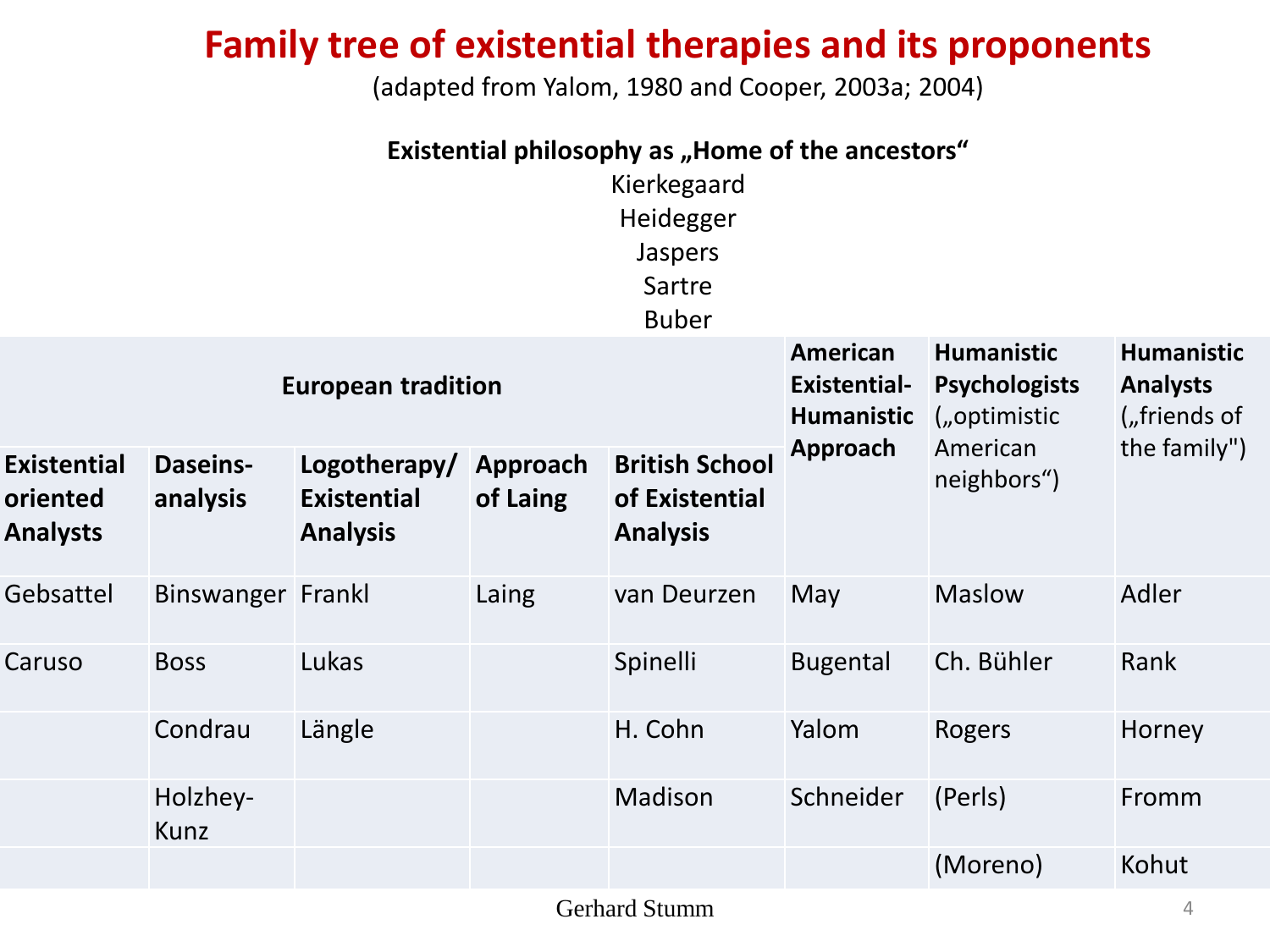#### **Daseinsanalysis**

#### Martin Heidegger

#### Ludwig Binswanger Medard Boss







1889–1976

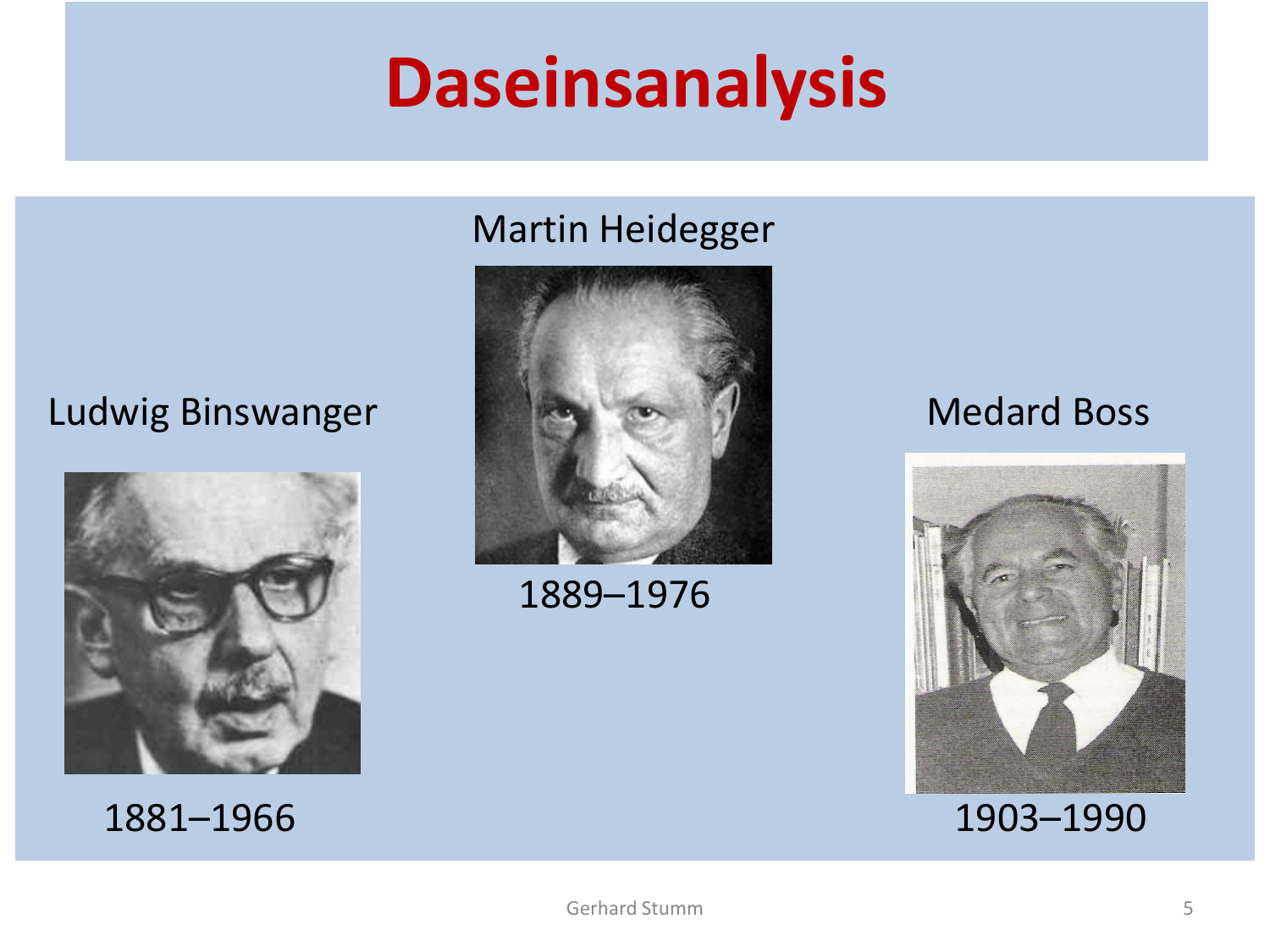### **Daseinsanalysis**

- against subject-object-split
- sensitivity for **ontological givens** like death, transitoriness, bottomlessness, anxiety, guilt, as fundamental problem
- Being-in-the-world means **we have to be** and master it in our own way  $\rightarrow$  call of the world, choices and future orientation
- therapy goal: **openness to the world** (cf. Rogers' openness to experience)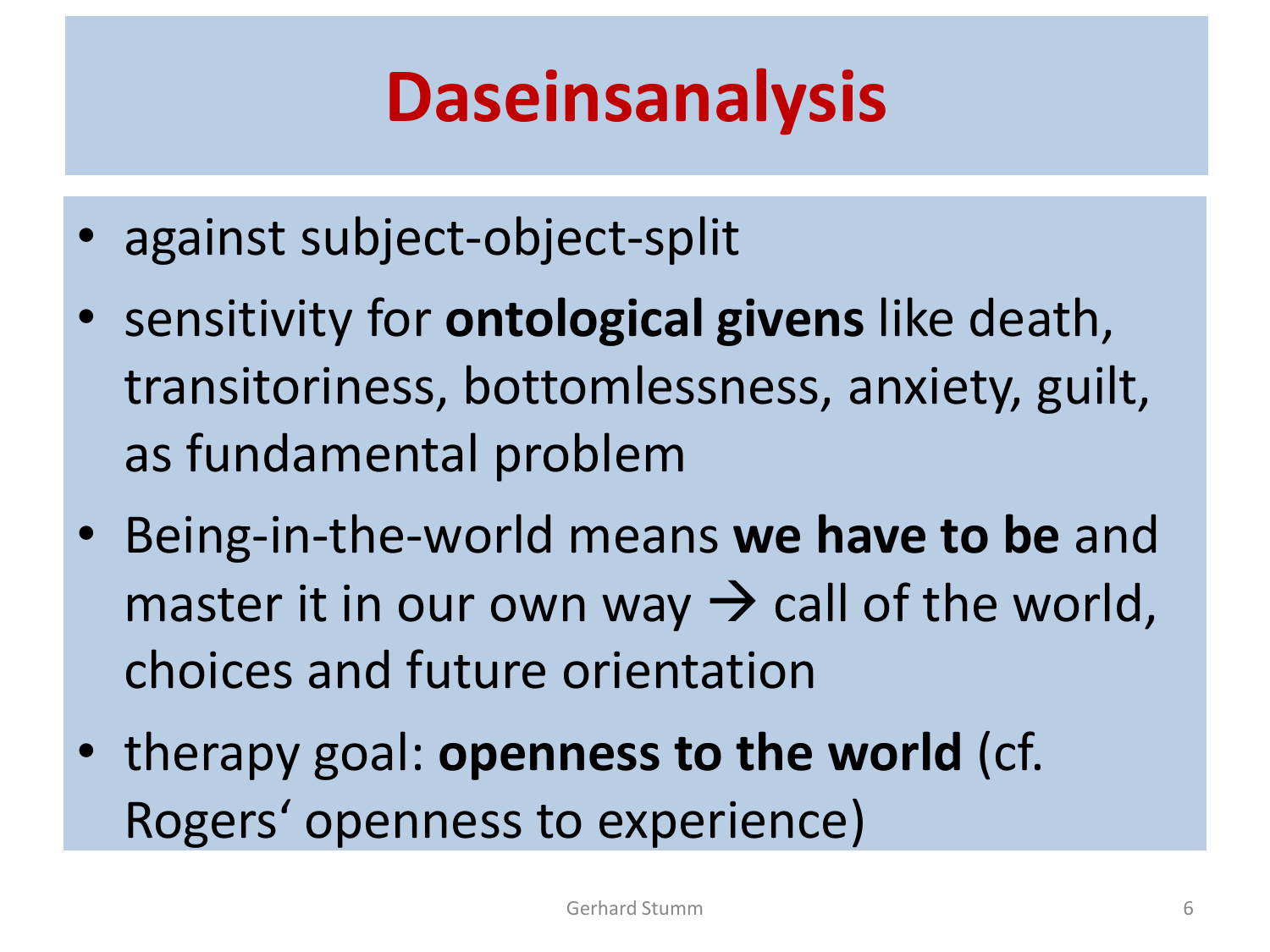#### **Logotherapy**

#### Viktor Frankl



#### 1905–1997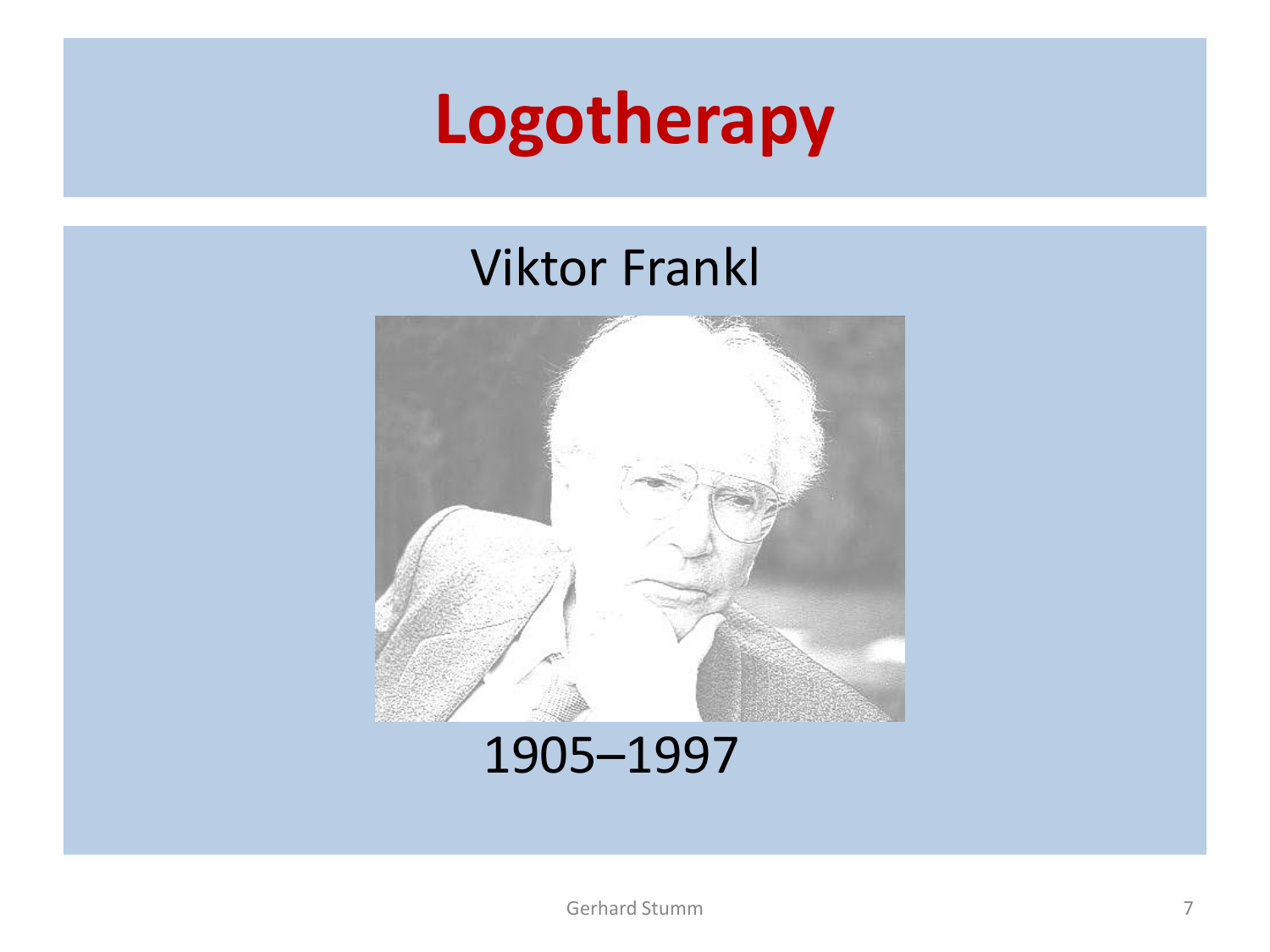### **Logotherapy**

- approach to overcome meaninglessness or lack of meaning (*"existential vacuum"*)  $\rightarrow$  *"meaning-centered"*
- striving for **meaning as crucial motivation** (Man is fundamentally free to find meaning)
- tragic triad: death, guilt and suffering
- dimensional ontology: body, psyche and **spirit**
- meaning: the most valuable option in a situation
- values: creative, experiential, attitudinal
- rather poor methodical repertoire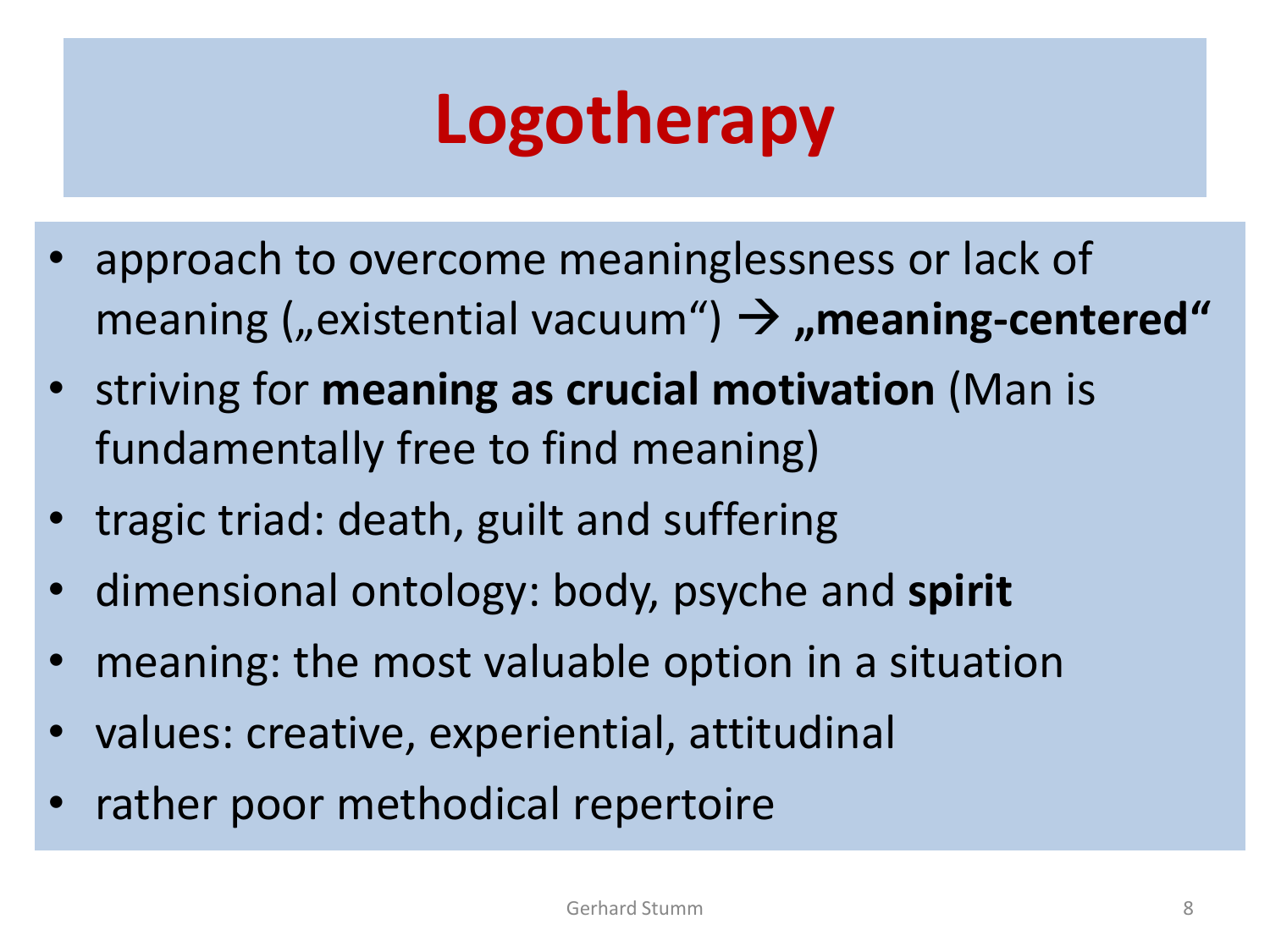#### **Existential Analysis (A. Längle)**



- 4 basic motivations: relatedness to the world, to life, and to oneself, besides meaning
- focus on self-acceptance, emotions, authenticity, taking a stance, and a more dialogical understanding of the therapeutic relationship
- much wider methodical frame work (biographical perspective, PEA, …)
- overlap with person-centered! (e.g. authenticity, feelings, relationship, "living with internal consent")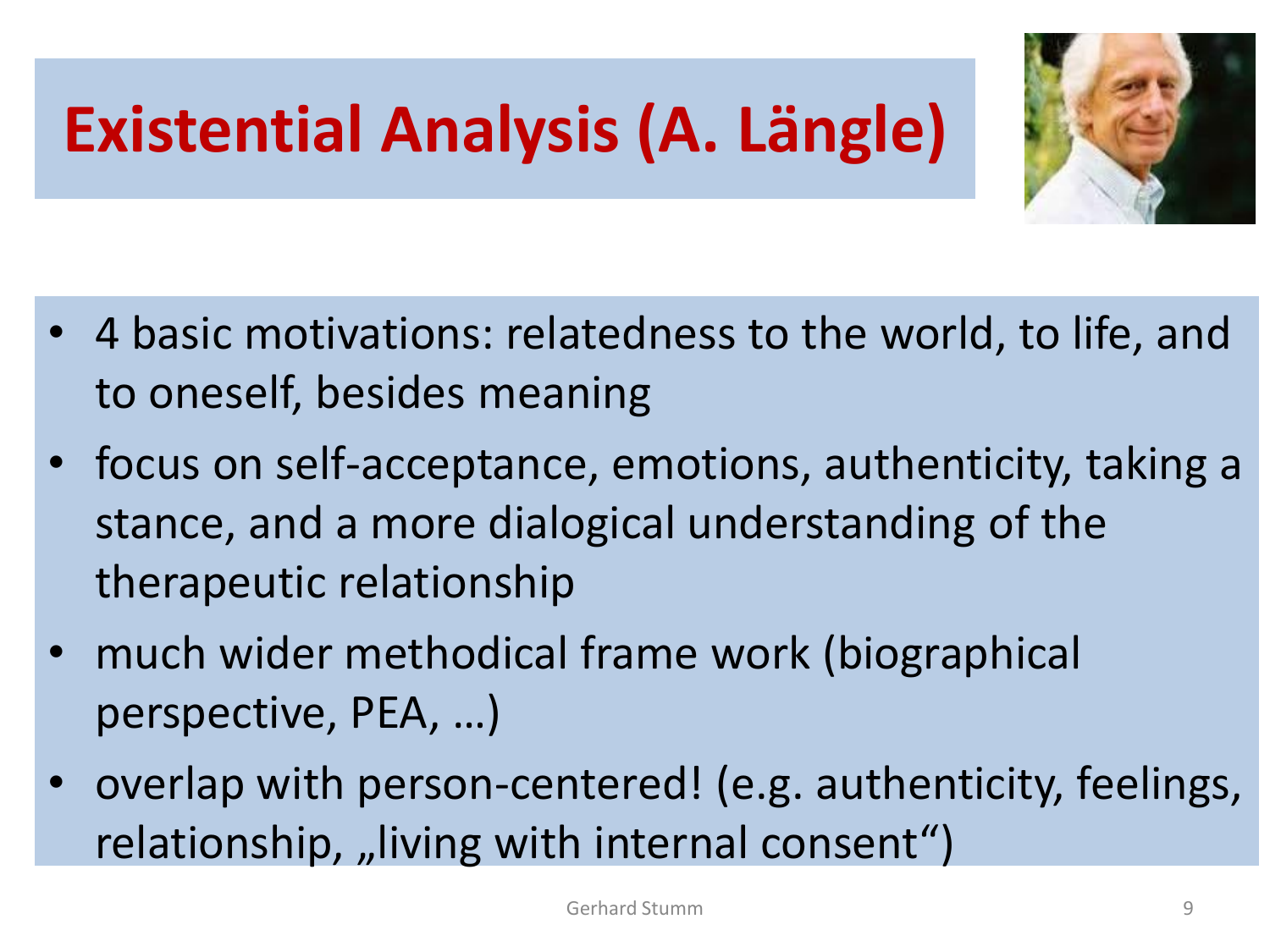#### **American Humanistic-existential Approach**

#### Rollo May





1915–2008 \*1931



1909 –1994



#### Kirk Schneider



\*1956

Gerhard Stumm 10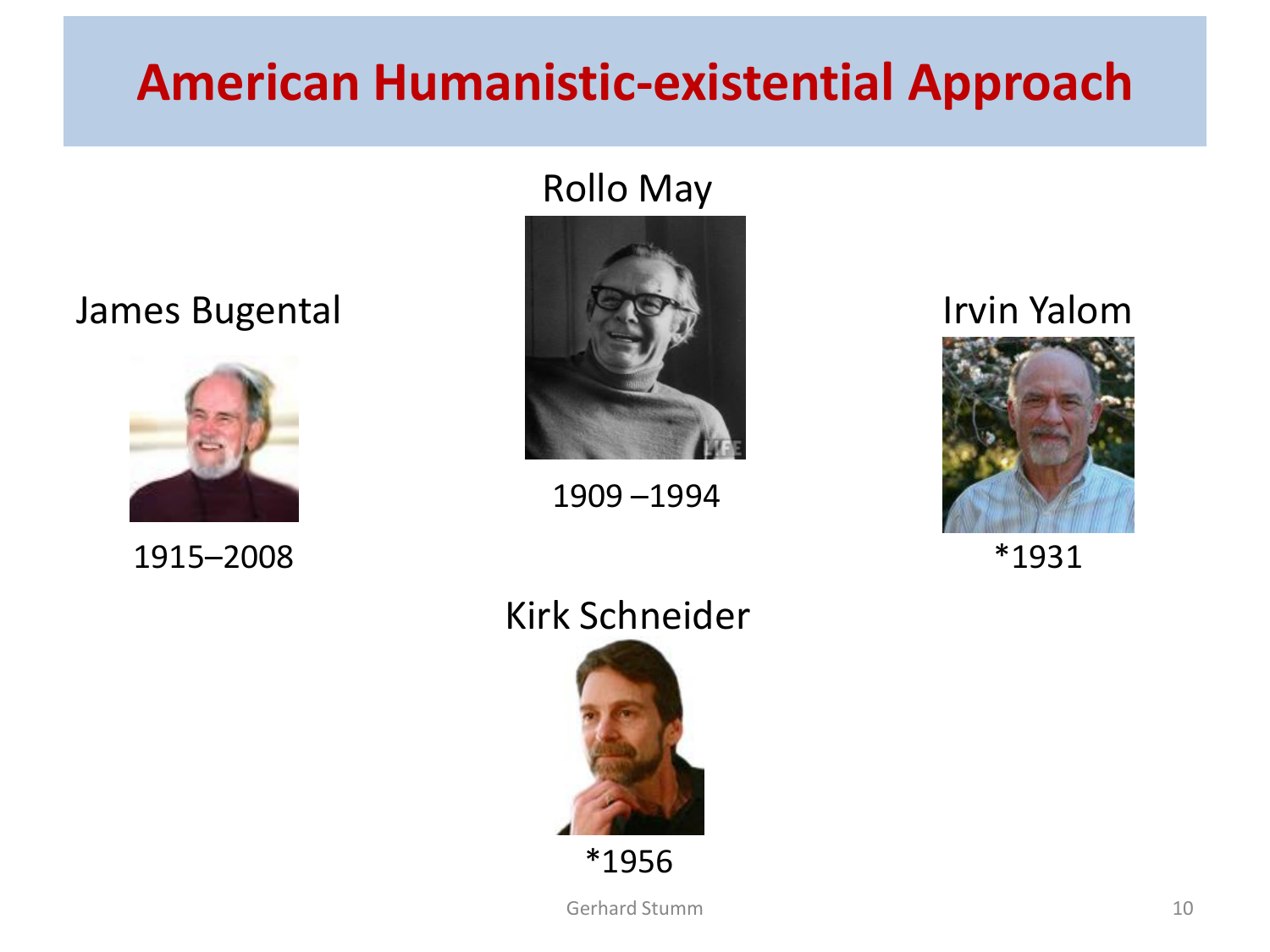# **American Humanistic-Existential Approach**

- inaugurated by Rollo May  $\rightarrow$  Bugental, Yalom (analytic elements; defense resp. exploration of existential givens), Schneider: existential-integrative
- subjective experience of clients, transparency of therapist, interpersonal dynamics, challenge of the client
- variety of methods: vivification, confrontation, role play, dream work, visualization, experiments, …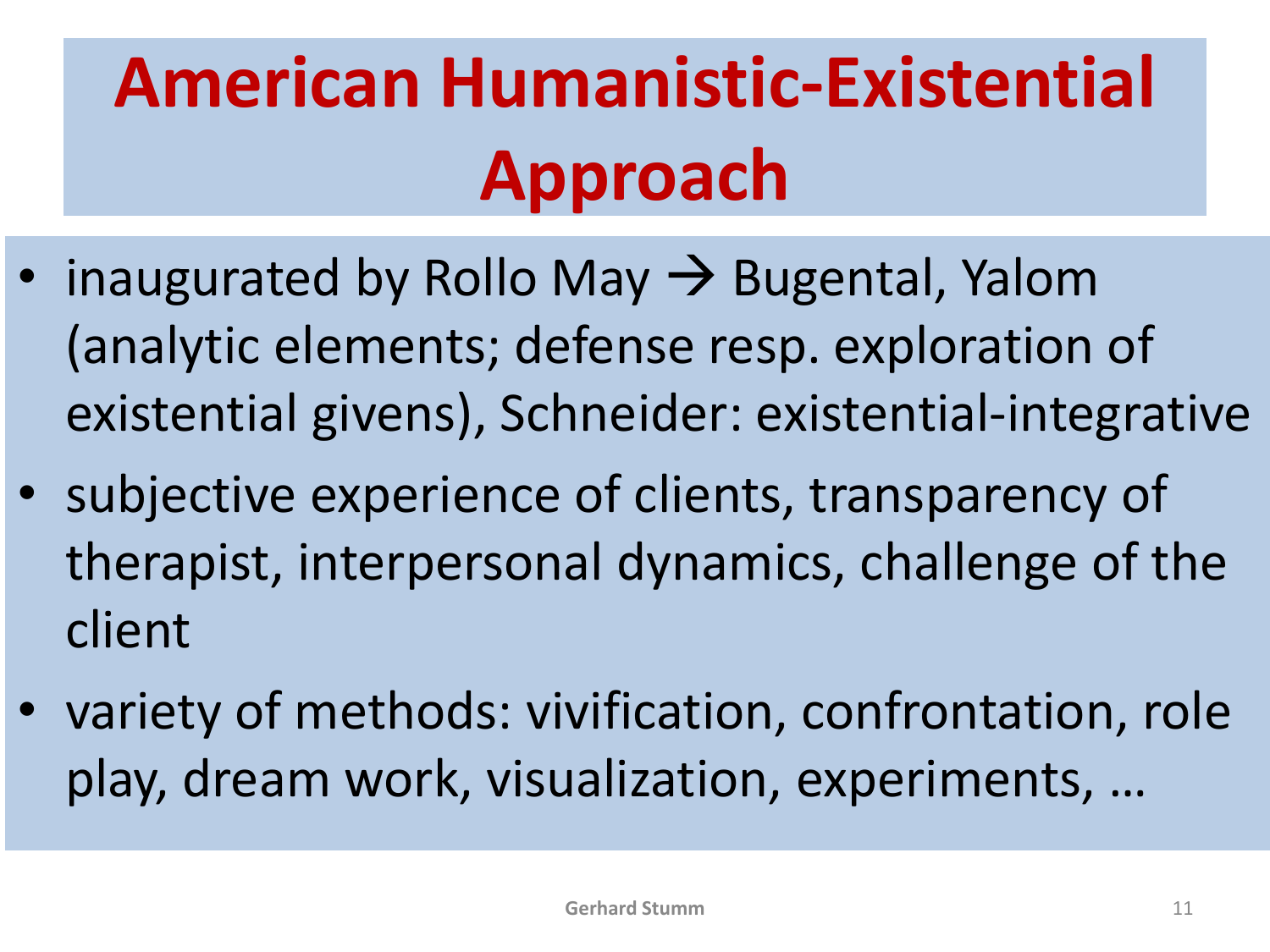# **British School**

**Van Deurzen** (antecedent: Laing)

- there is no cure for life" (life includes imperfection, dilemma, tragedy, …)
- de-pathologizing (sceptical of diagnoses  $\rightarrow$  life problems)
- therapy as philosophical "discourse"  $*1951$



**Spinelli:** phenomenological-existential approach

- self-concept, dialogical co-exploring
- reservation against a technical stance

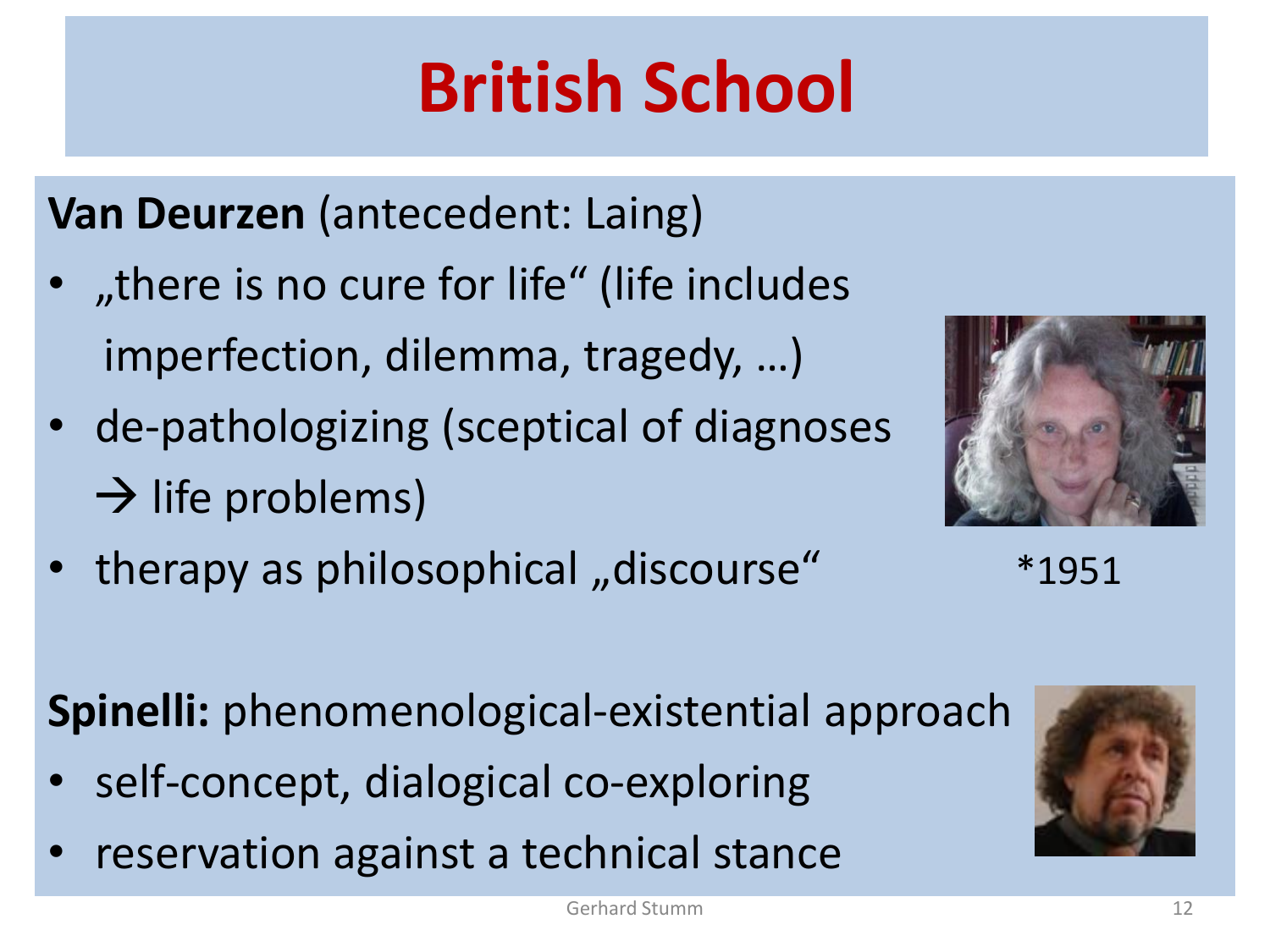#### **Person-centered therapies**



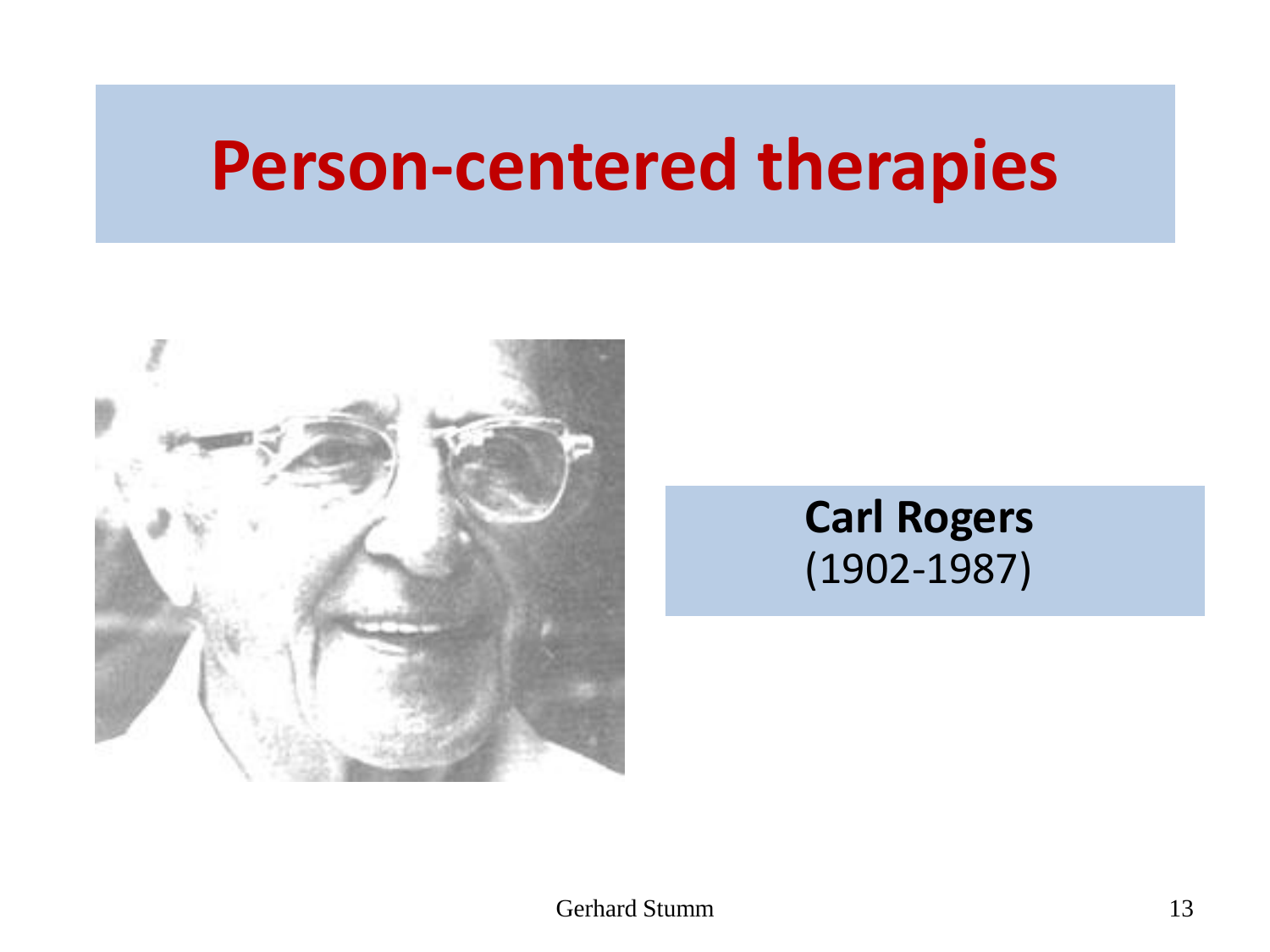| orthodox/traditional<br>client-centered/person-<br>centered<br>orientation                         |                                         | various sub-<br><b>orientations</b>                                                                                                                                                  | experiential orientation     |                                         |  |  |  |  |  |
|----------------------------------------------------------------------------------------------------|-----------------------------------------|--------------------------------------------------------------------------------------------------------------------------------------------------------------------------------------|------------------------------|-----------------------------------------|--|--|--|--|--|
| <b>Classical</b><br><b>Client-</b><br><b>Centered</b><br>Therapy (CCT)<br>$($ 'non-<br>directive') | relational /<br>dialogic<br>orientation | interactional<br>(interpersonal)<br>existential<br>disorder specific<br>(incl. Pre-Therapy)<br>creativity oriented<br><b>Motivational</b><br><b>Interviewing (MI)</b><br>integrative | <b>Focusing-</b><br>oriented | <b>Emotion-Focused</b><br>Therapy (EFT) |  |  |  |  |  |
| 'levels of interventiveness' (according to M. Warner, 2000)                                        |                                         |                                                                                                                                                                                      |                              |                                         |  |  |  |  |  |

#### **Overview of person-centered and experiential therapies**

Gerhard Stumm 14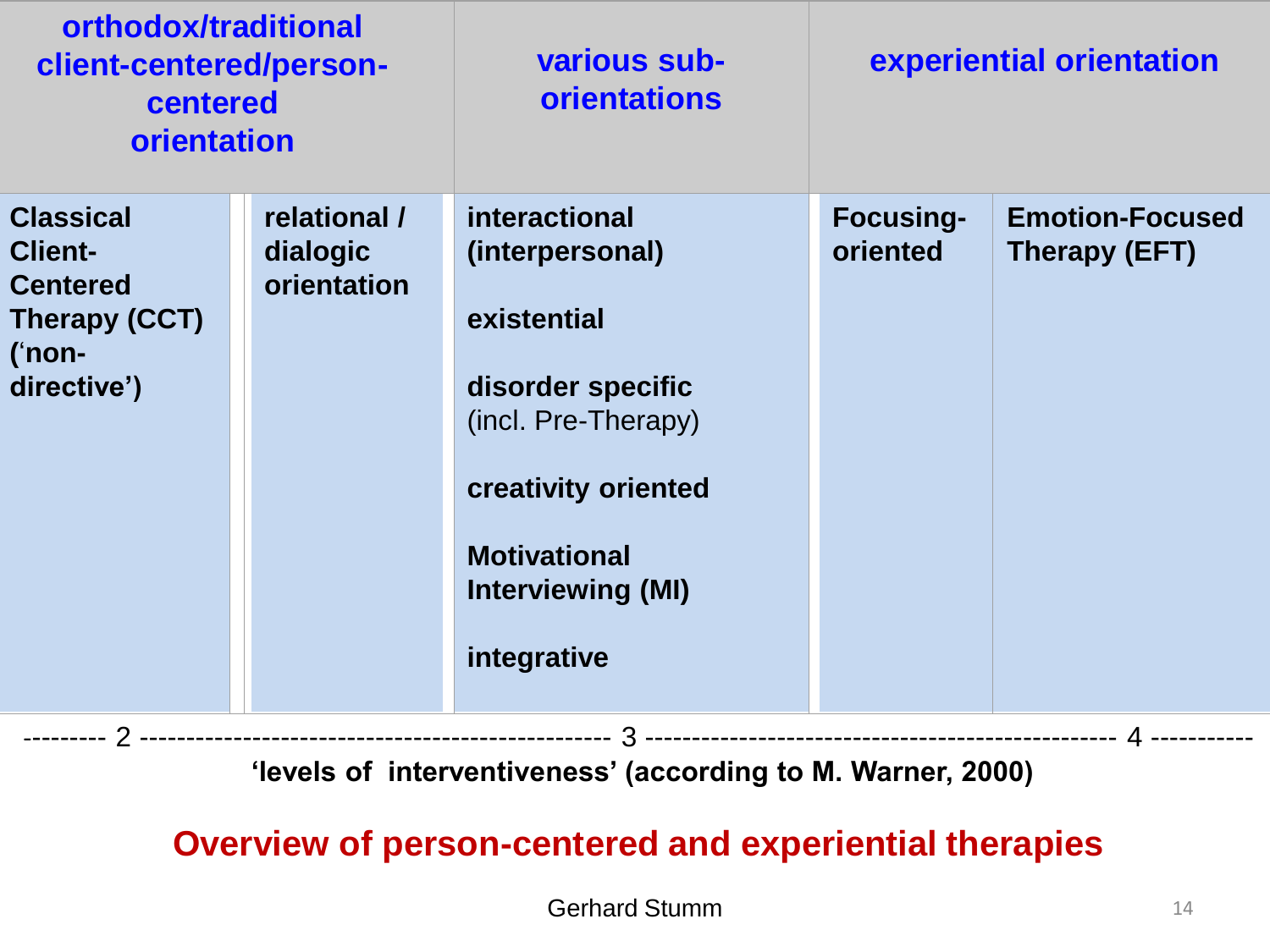#### **Tribes of the family**

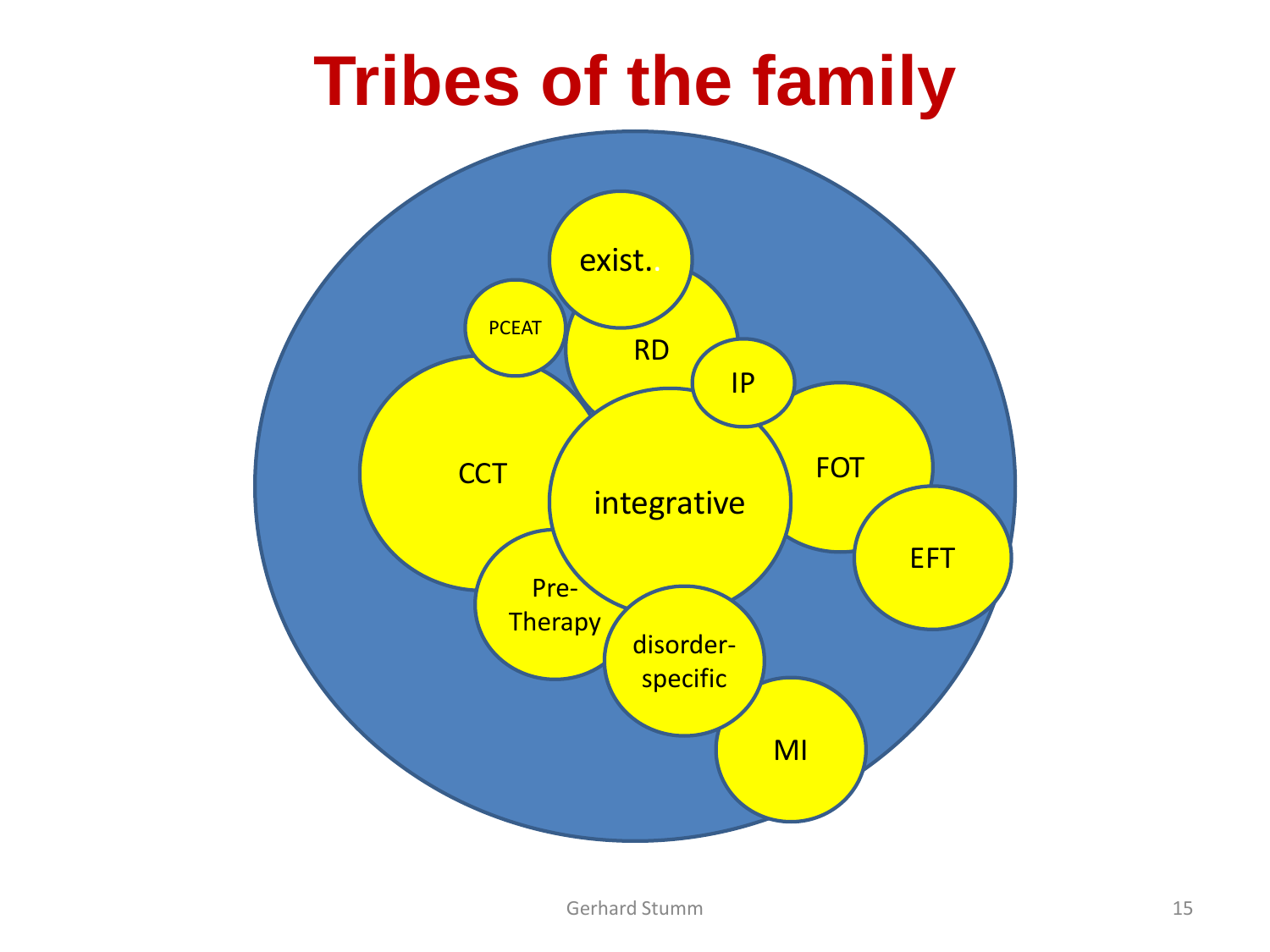#### **Classical Client-centered Therapy (CCT)**

- (principled) non-directivity (non-experiential)
- trust in the client's self-governing capacity
- ethically based  $\rightarrow$  non-authoritarian, no coercion and power over the client
- attitudes and their implementation as sufficient
- "non-diagnostic mindset" (Brodley)
- L. Sommerbeck: back to Rogers 1 (1951)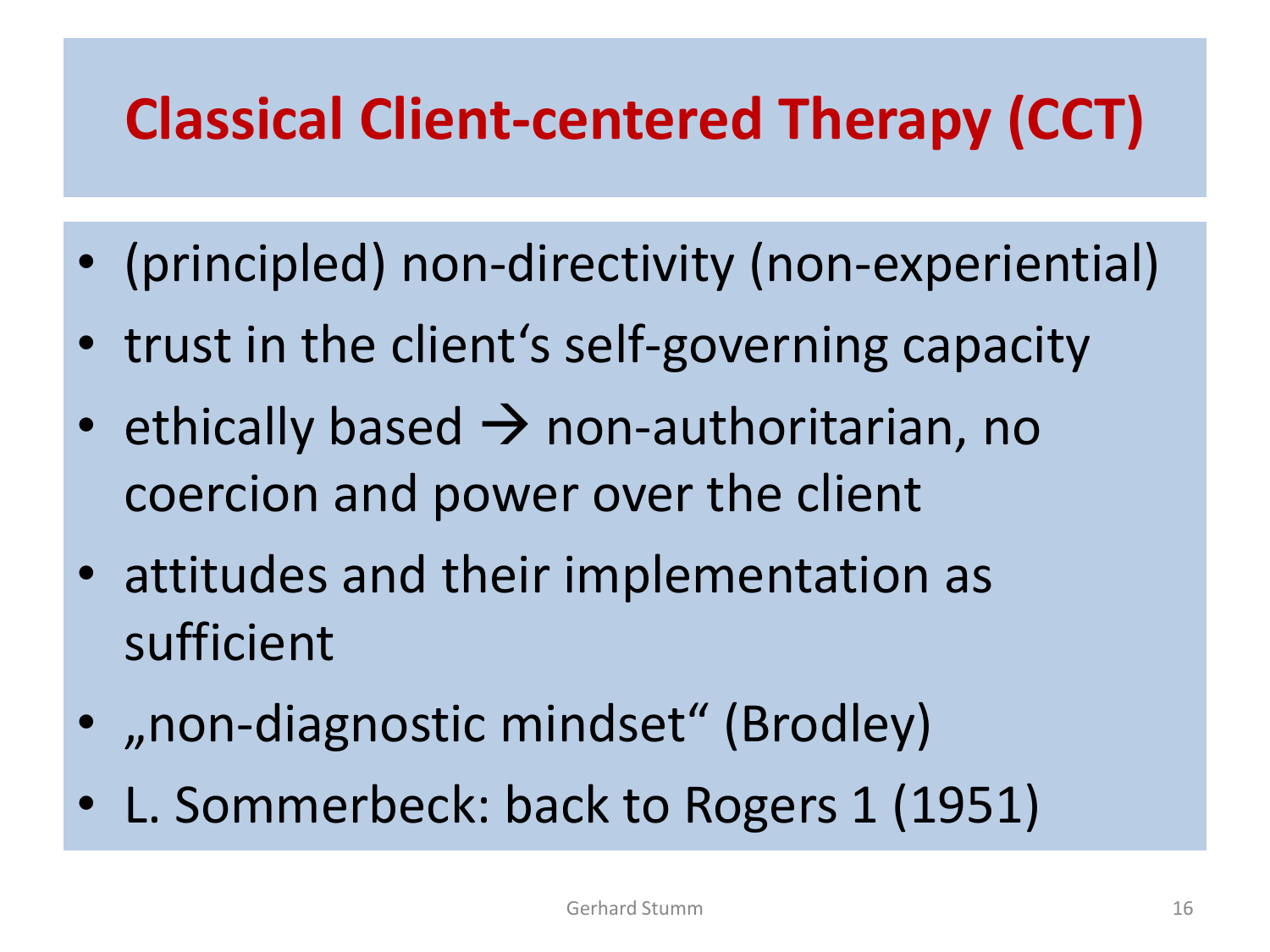### **PCT as dialogical**

- a tradition in PCA that has started with the late Rogers
- from a "de-personalized" therapist (Rogers, 1951) to one who involves him-/herself and expresses him-/herself transparently (e.g. Rogers & Sanford, 1984)
- being with and being counter to the client
- e.g. Pfeiffer, Schmid, Mearns, Cooper, (Lietaer)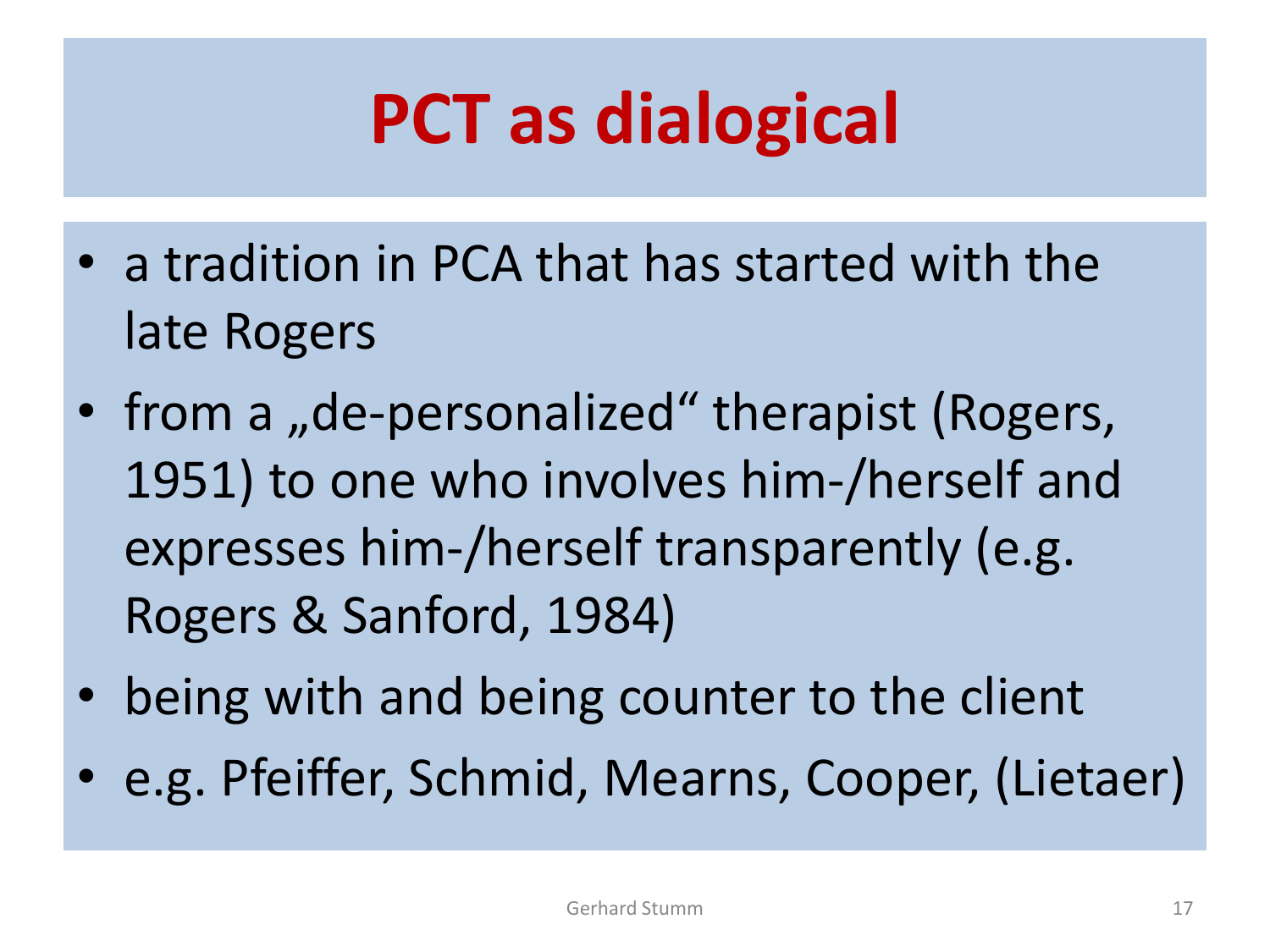# **Relational Depth**

"A state of profound contact and engagement between two people, in which each person is fully real with the Other, and able to understand and value the Others's experiences at a high level'' (Mearns & Cooper, 2005, p. xii).

- coined by Mearns (1996)
- based on the fundamental need for relating deeply (more than UPR)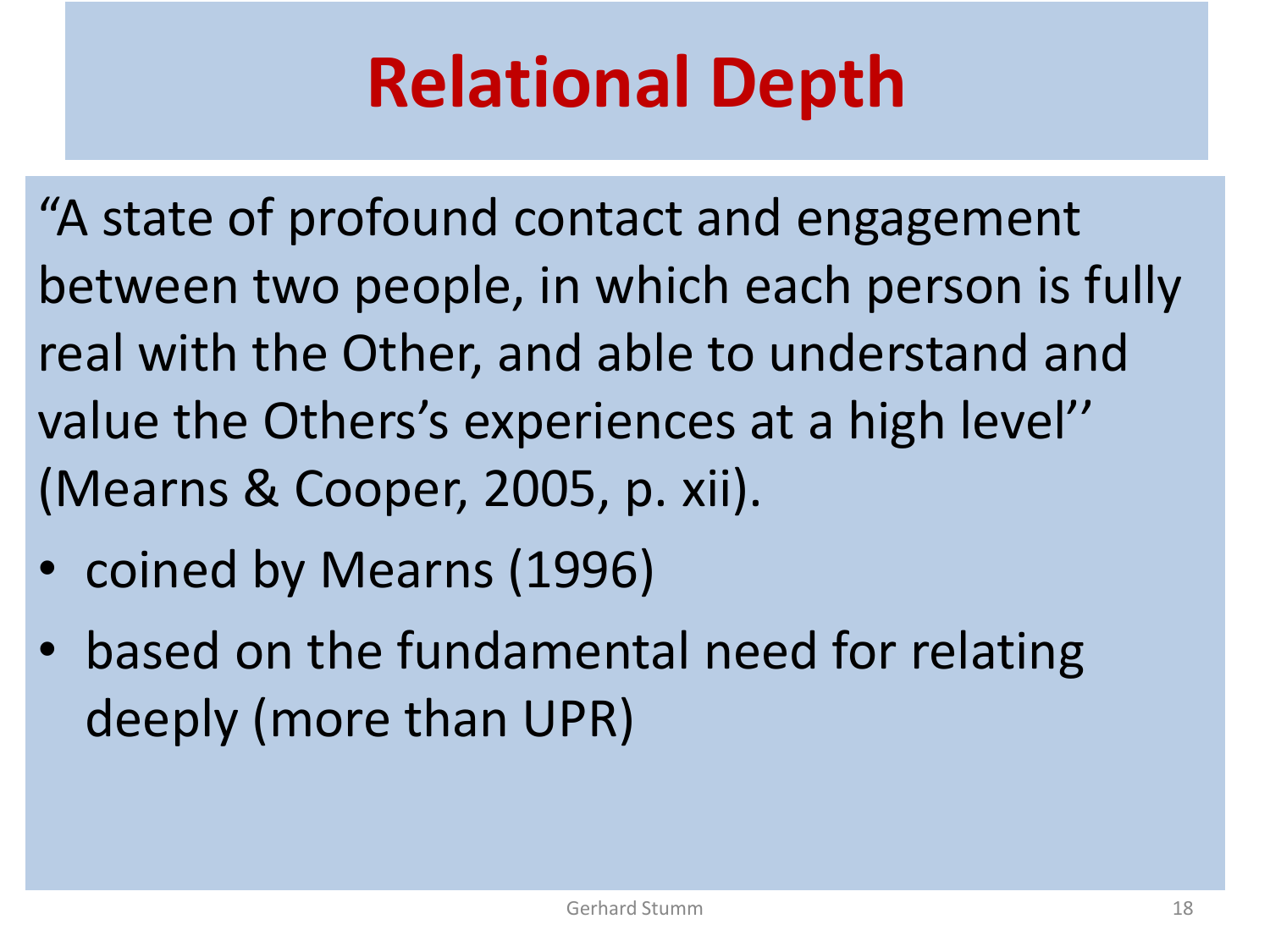#### **Interpersonal orientation**

- focus on client's relational patterns
- interpersonal reasons for incongruence
- corrective emotional (relational) experiences
- non-complementary (a-social) responses of therapist
- immediacy (Carkhuff) and meta-communication about the client-therapist interaction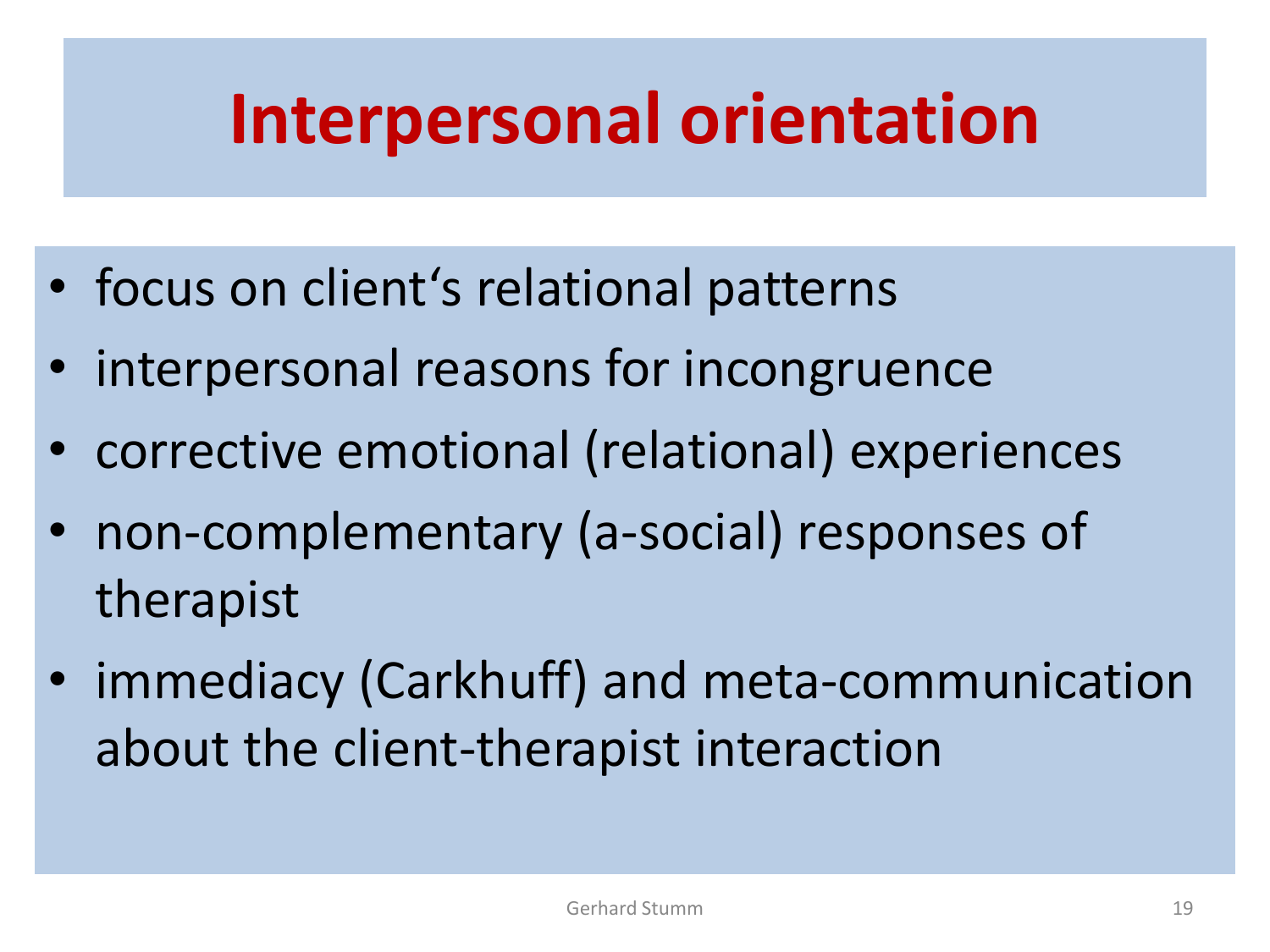#### **disorder-specific**

- mainly in the Netherlands, Belgium, Germany, Austria, Switzerland
- Swildens, Finke, Teusch, Speierer, Binder, Sachse, Greenberg
- necessary for severely disturbed clients  $\rightarrow$  as cornerstone for empathy and UPR
- see also **Pre-Therapy** later on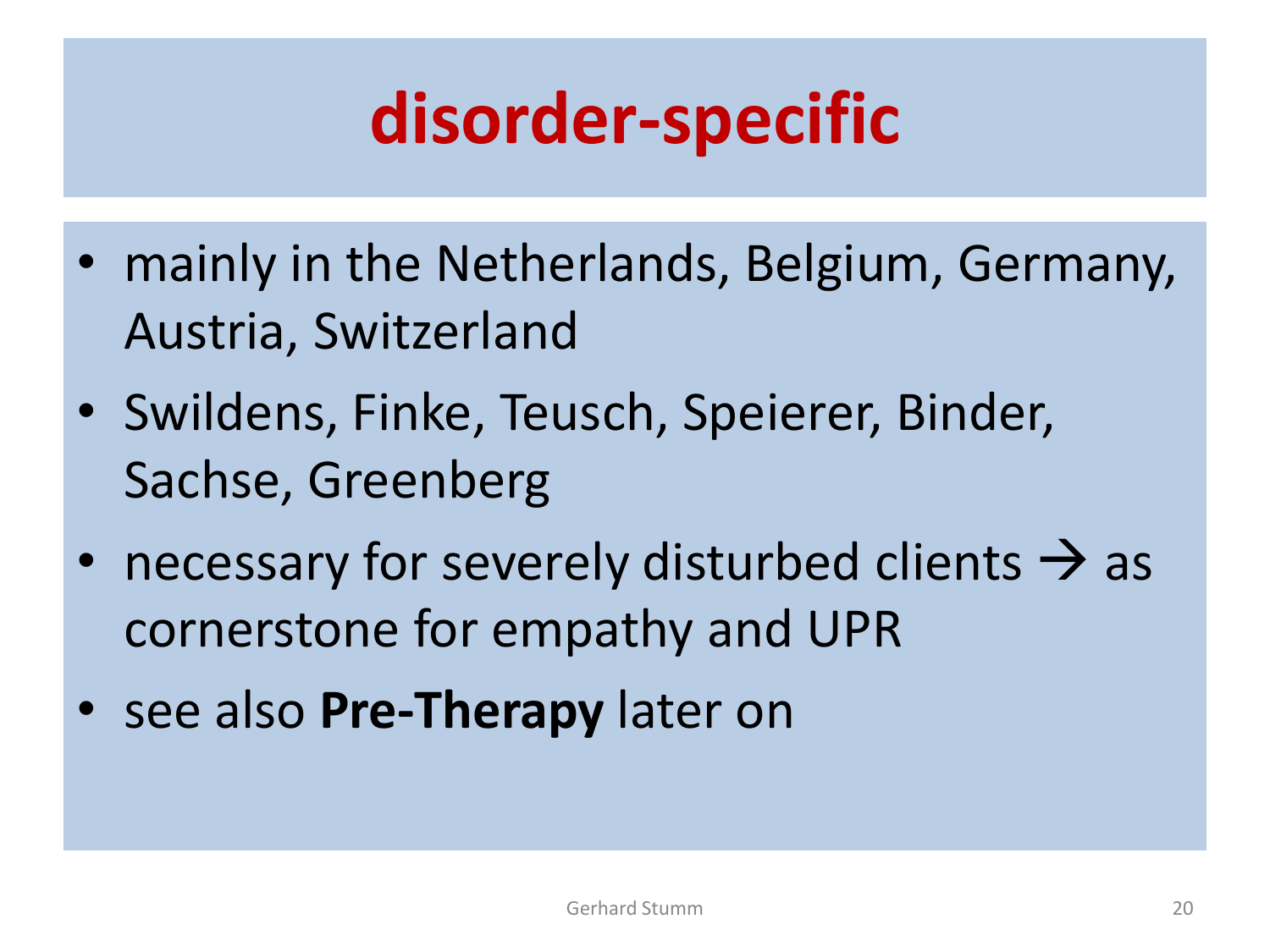#### **Expressive Arts Therapy**

• Natalie Rogers (\*1928) drawing from "theory of creativity" by her father  $\rightarrow$  "Creative Connection"

• Liesl Silverstone (England), Norbert Groddeck (Germany)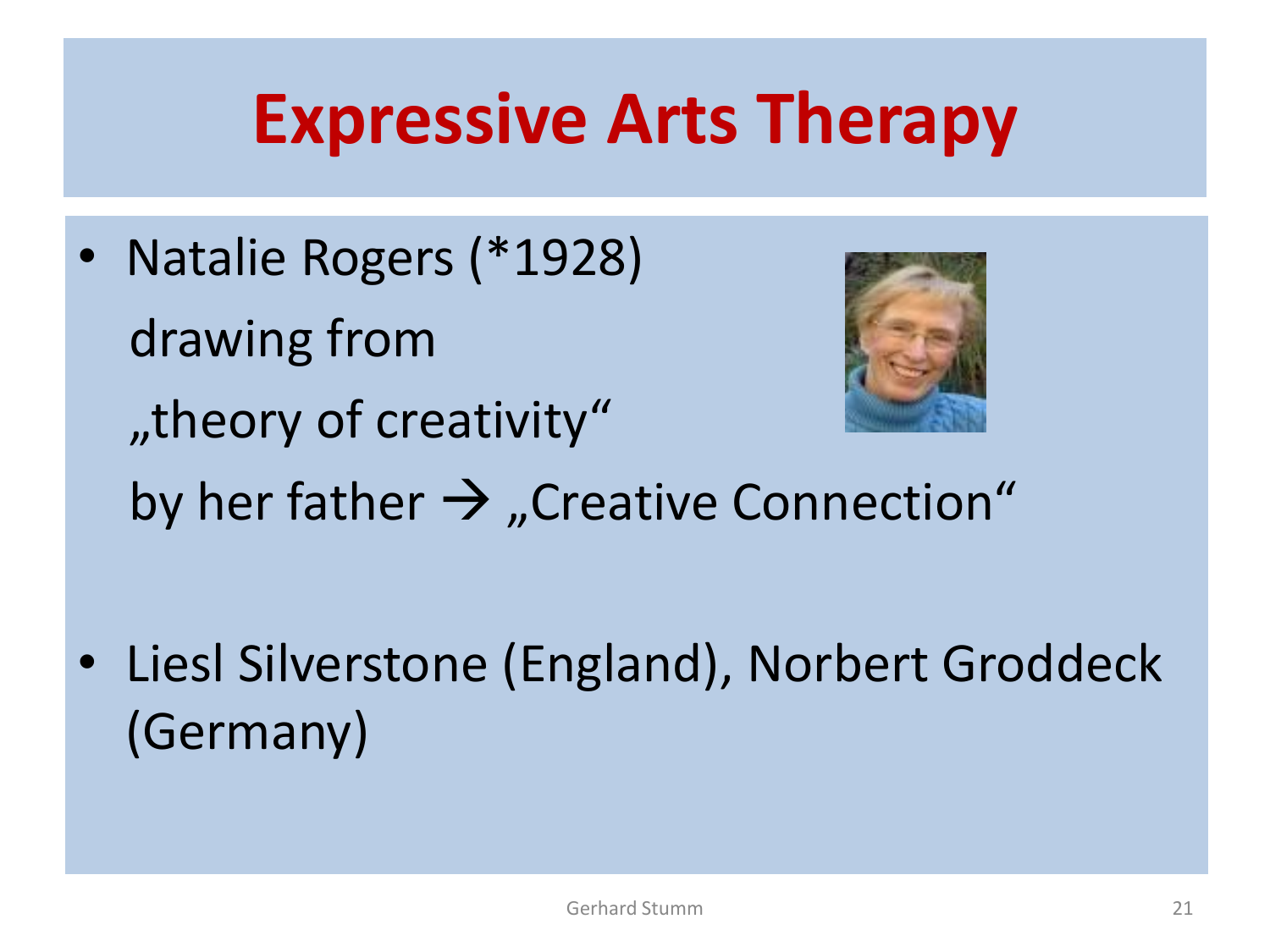### **Focusing-Oriented Therapy**

#### Gene Gendlin



• relationship quality *and* experiencing

- experiencing vs. concepts  $\rightarrow$  Felt Sense as compass
- Listening, Guiding, Response
- process-directivity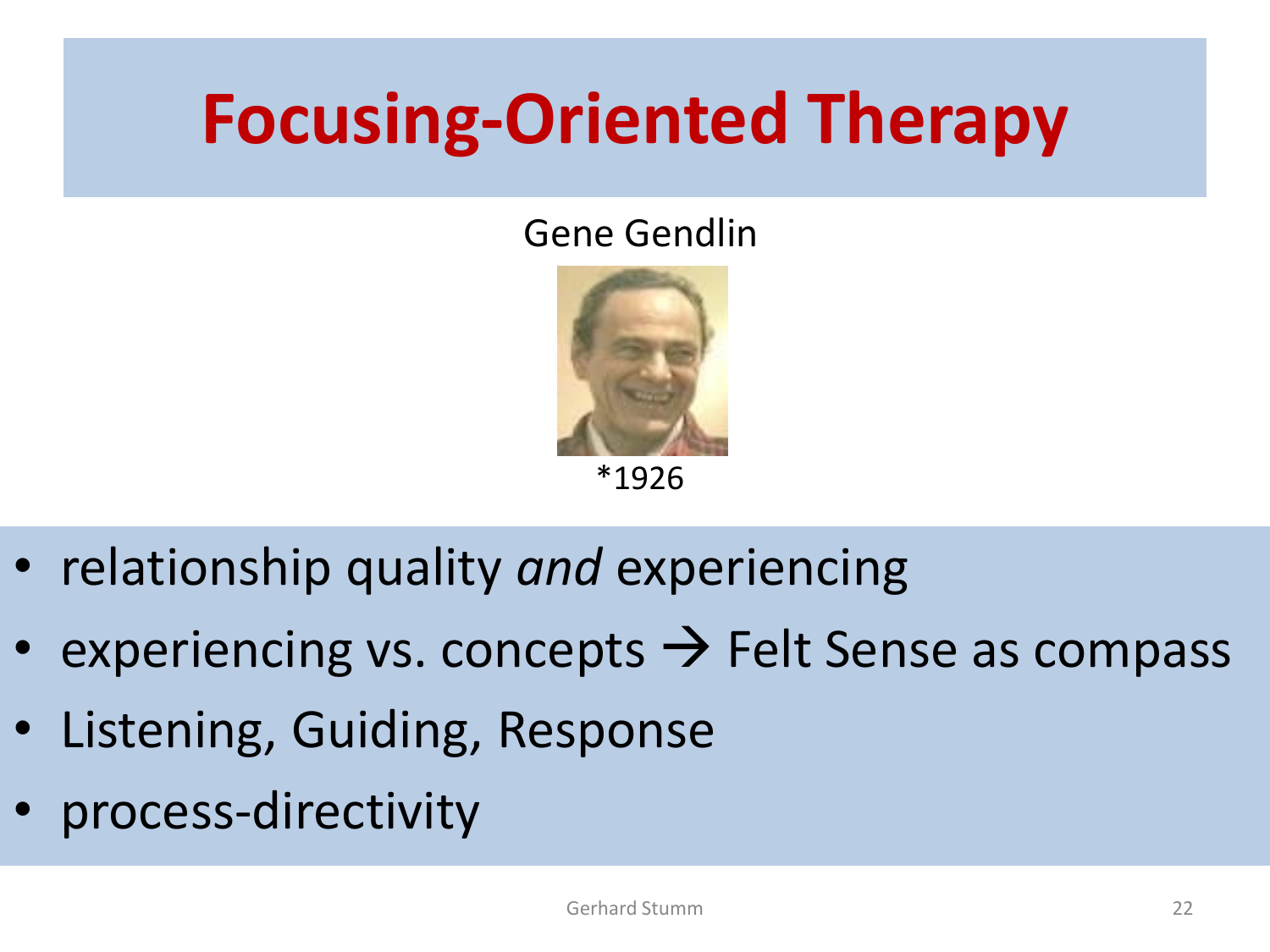#### **Emotion Focused Therapy**

• elaborated by Les Greenberg (drawing from Laura Rice) **1994** \*1945



- primary adaptive vs. maladaptive emotions  $\rightarrow$ modification (transformation) of emotional schemata
- emotions are primary (not experiences as Rogers and Gendlin advocated)
- markers and tasks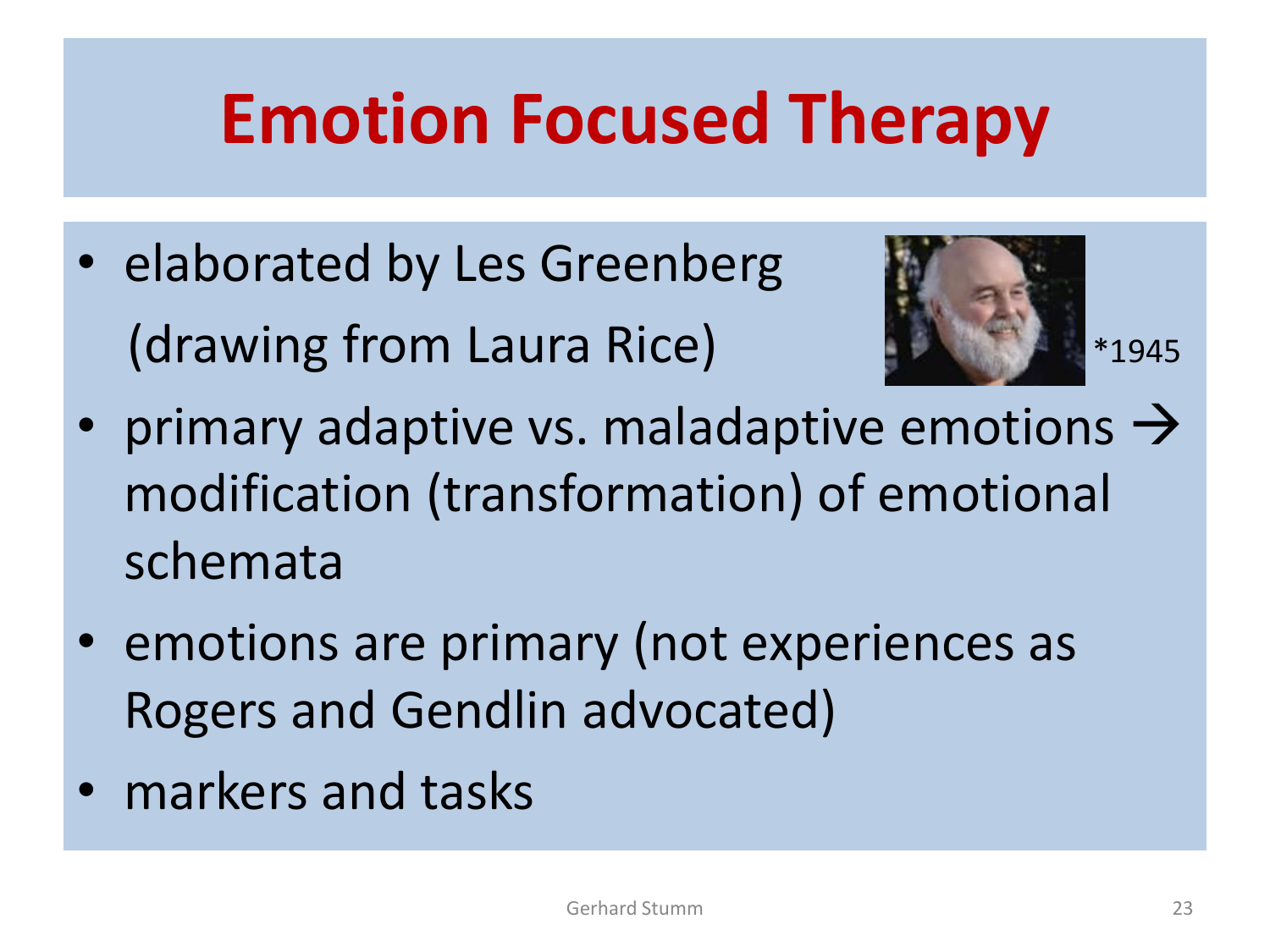### **integrative**

- integration of different suborientations, above all person-centered *and* experiential
- diversity in theory and practice along common principles
- Lietaer, Keil, Bohart, Cooper, Stumm, …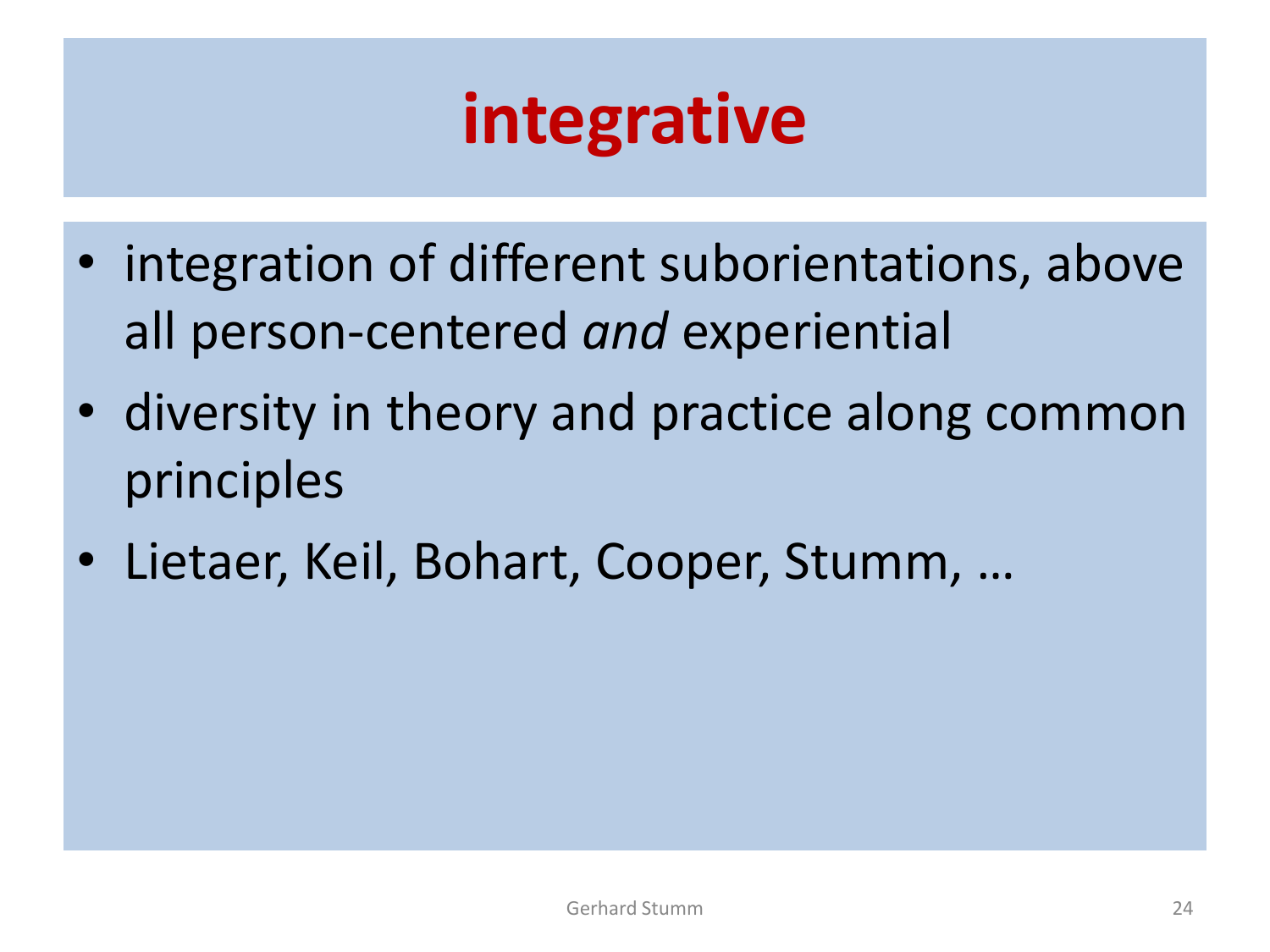#### **Rogers' links to existential philosophy und dialogues with existential therapists**

- **Sören Kierkegaard** (1813-1855)
- **Jean-Paul Sartre** (1905-1980): no personal contact
- **Martin Buber** (1878-1965): public dialogue April, 18, 1957 at the University of Michigan
- **Paul Tillich** (1886-1965): March, 7, 1965 in the studio of San Diego State College
- **Rollo May** (1909-1984): series of three articles 1981/1982
- **Ronald D. Laing** (1927-1989): meeting 1978 in London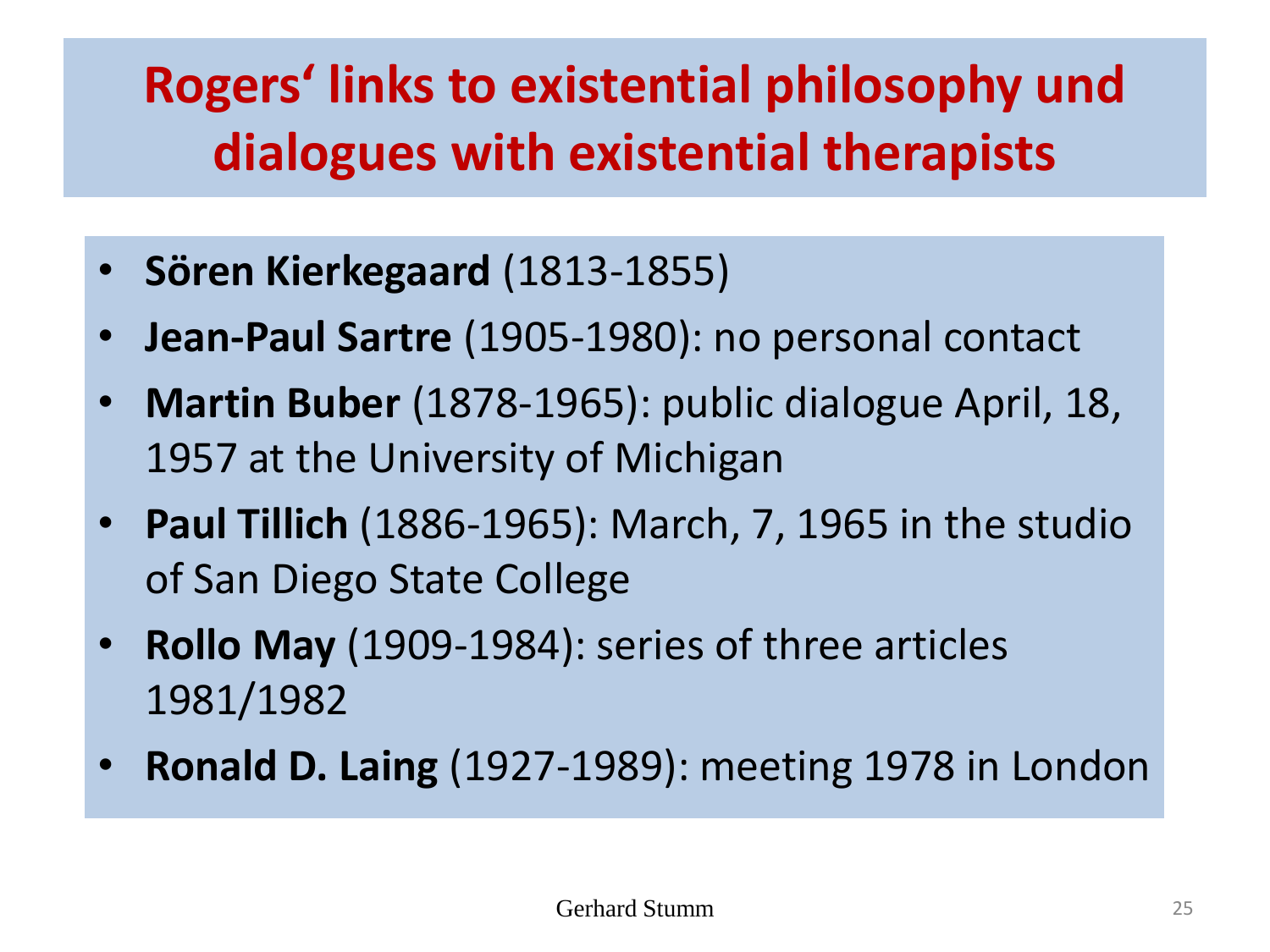# **Existential orientation of Gendlin**

- familiar with Heidegger (Welt, Umwelt, Mitwelt, Eigenwelt)
- experiential = existential
- Focusing: "access to existence"
- Felt Sense is implicit, pre-conceptual and intentional (always regarding a situation or a topic  $\rightarrow$  interaction with the world  $\rightarrow$  felt shift = base for decisions)
- self as process ≠ concept/object
- existential encounter: "relationship comes first"
- existential neurosis: loss of Felt Sense  $\rightarrow$  structure bound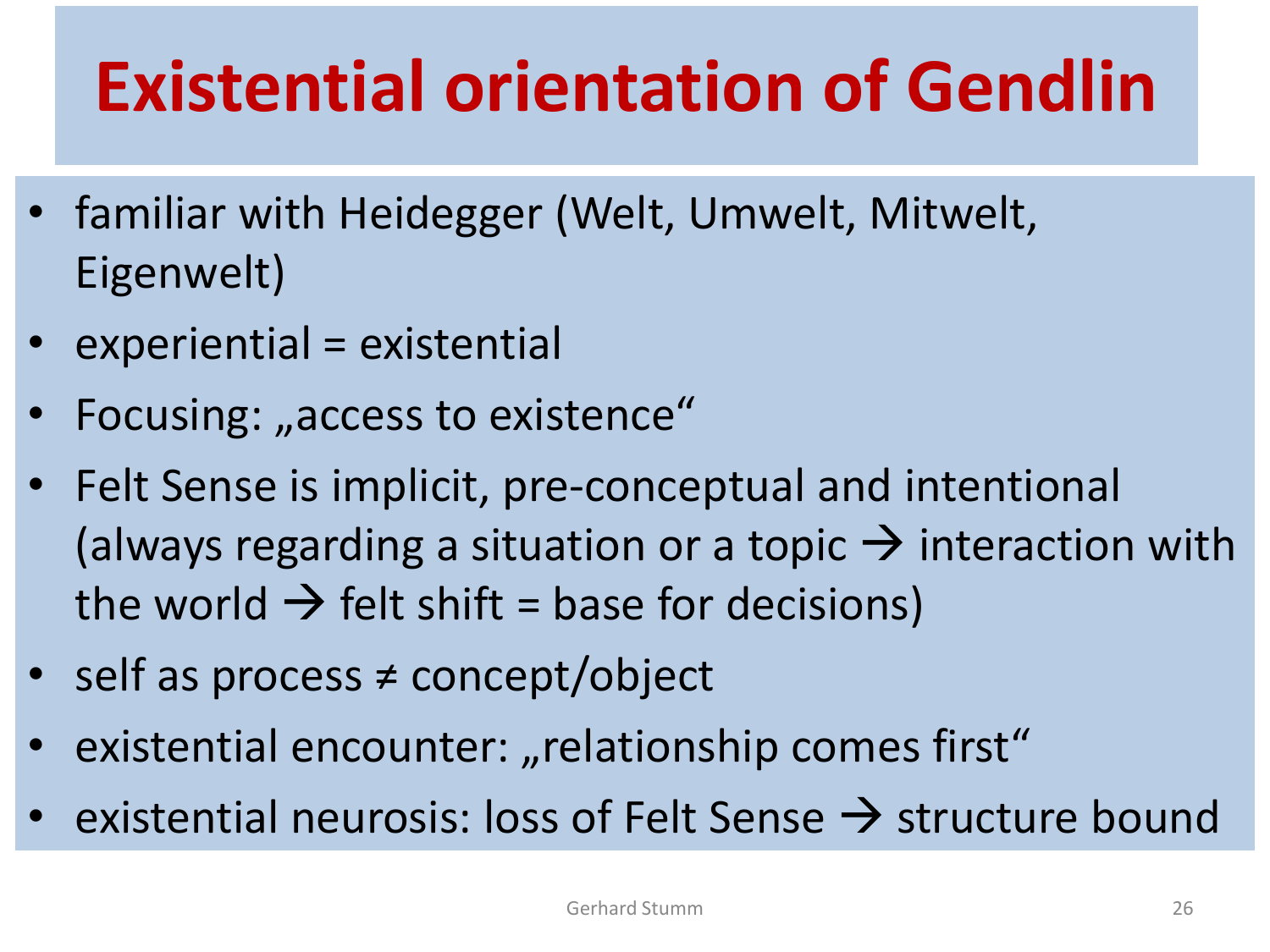### **Existential orientation – Prouty's Pre-Therapy**

- based on existential phenomenology
- concrete, immediate experience (phenomenon in itself) drawing from Sartre, Farber and Scheler



- awareness of phenomenal field (intentionality) = world, self and others  $\rightarrow$  reality, affective and communicative contact = existential contact (vs. existential autism)
- existential empathy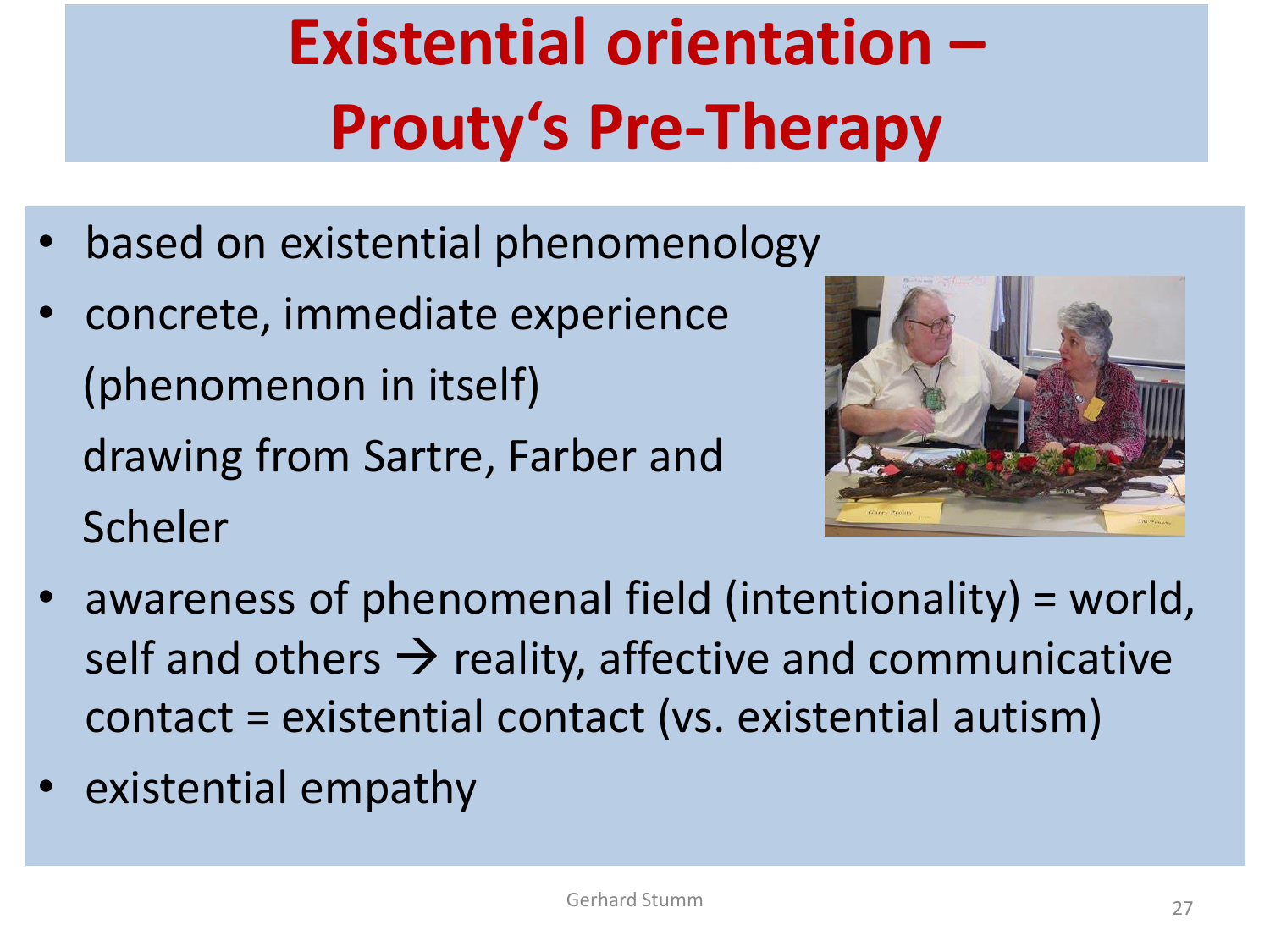### **Existential orientation (cont.)**

- **Swildens:** Process-oriented Client-centered therapy (existential process, alibi, myth, hindrance of choice, existential phase)
- **Cooper:** pluralistic, integration
- **Greenberg:** future oriented, bundle of options, choice and responsibility, no given nature but mental ability to create meaning; importance of existential givens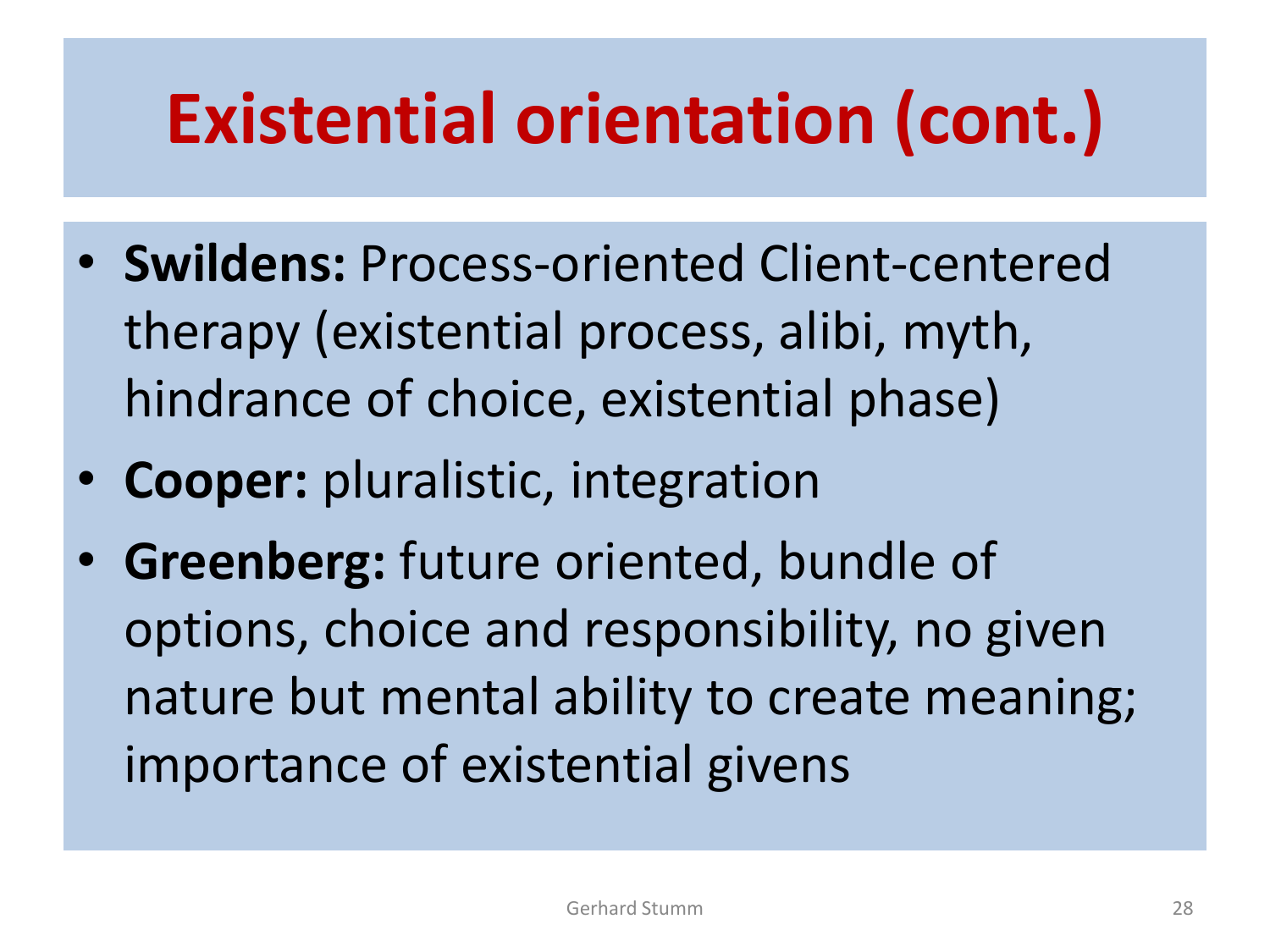# **Phenomenology**

- starting point is "lived experience" ("internal evidence")
- "to the things themselves", like they appear,
- phenomenological method:

1.), bracketing" of prior knowledge & assumptions etc.  $($ "epochè")  $\rightarrow$  impartiality, put aside knowledge, prejudices & bias

2.) description of phenomena  $\mu$ , what appears?" = reduction, "how is it?" = construction, "is it that way?" = destruction)

3.) attention for all phenomena ("horizontalization")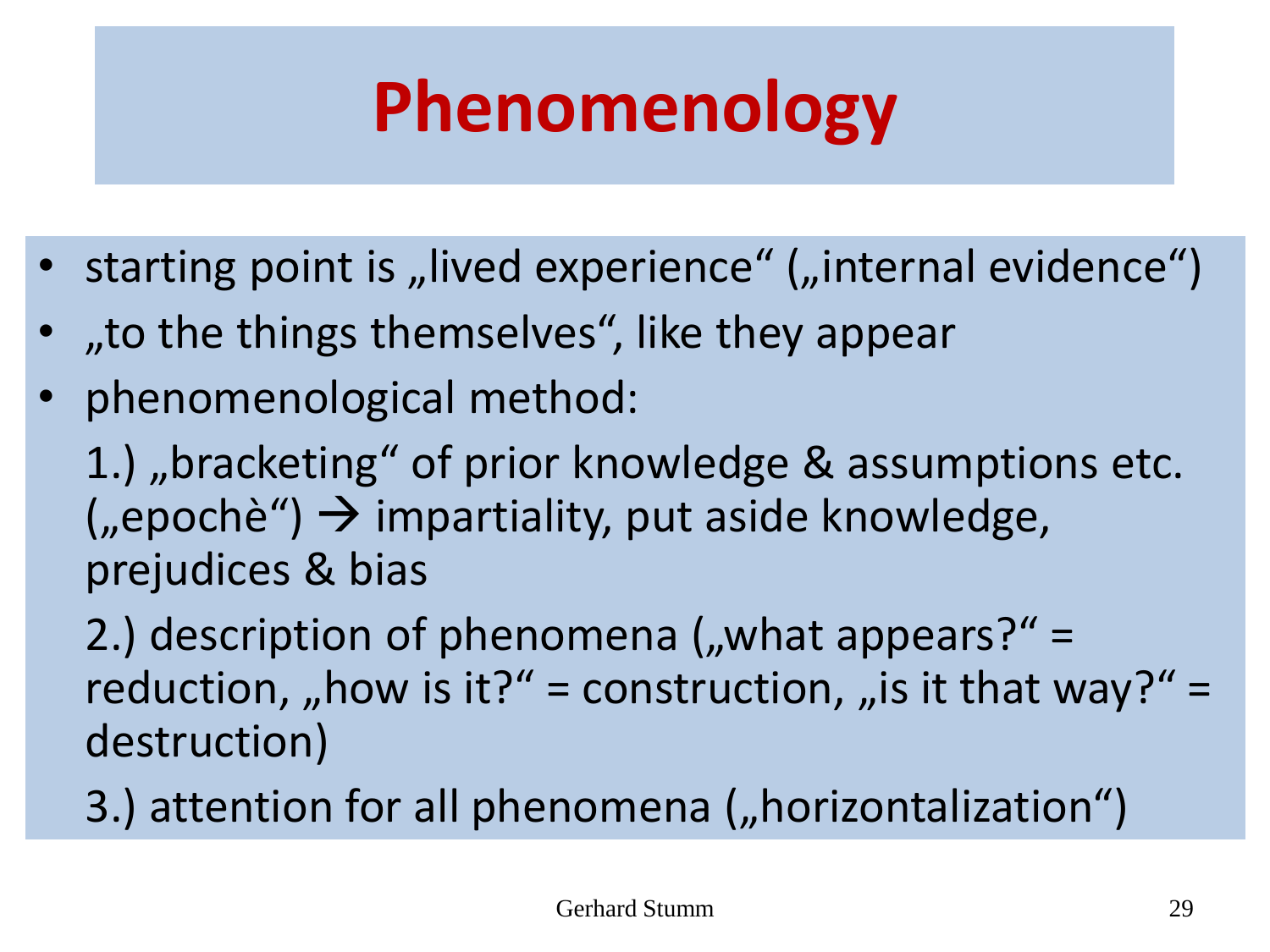### **Commonalities of ET & PCT**

- phenomenological attitude
- appreciation of subjective experience and uniqueness of every person
- experiential exploration
- process quality
- reservation against static diagnoses
- authenticity as therapy goal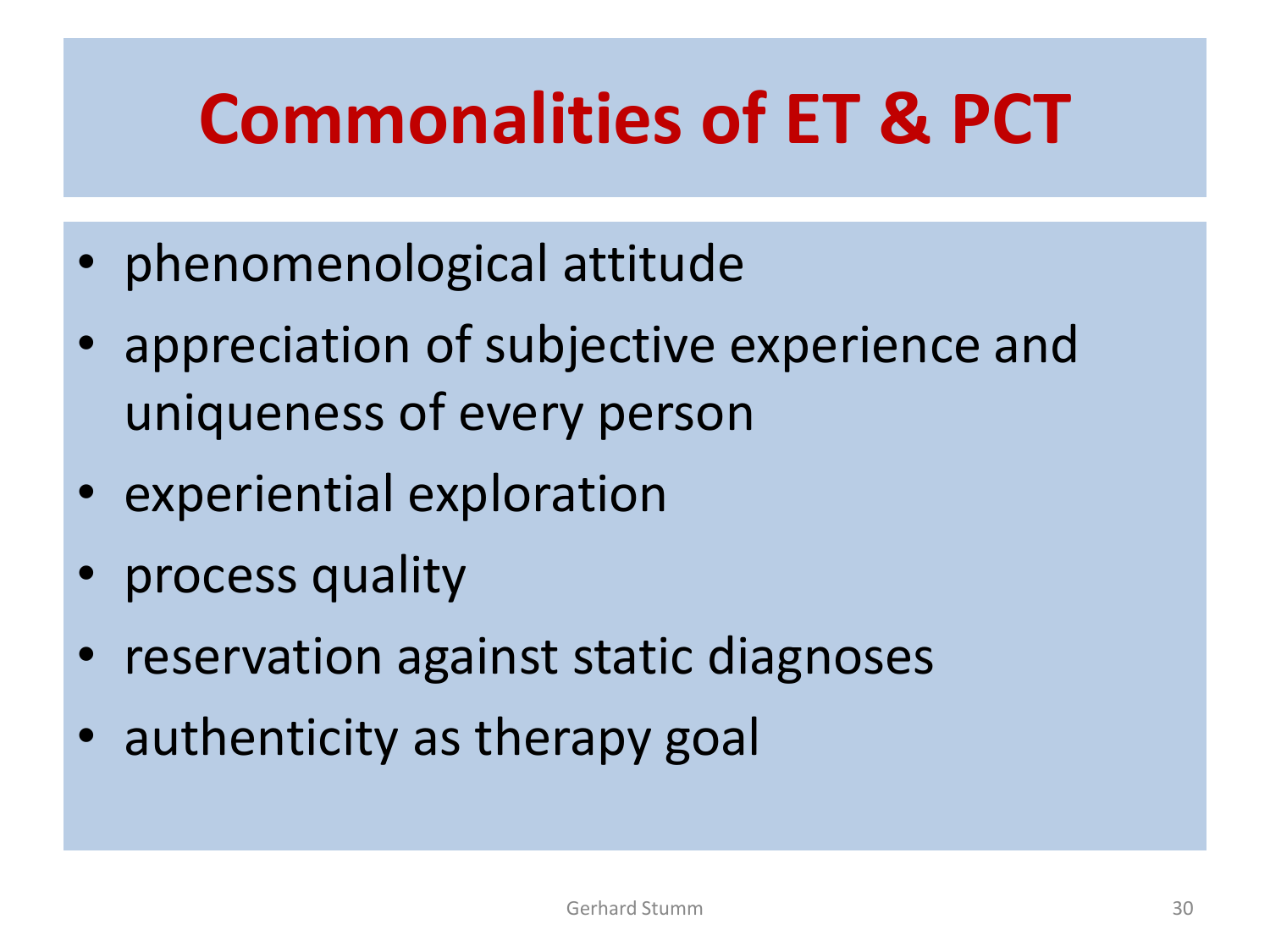# **Differences**

- fundamentally constructive nature of Man vs. result of struggle between polarities
- actualizing tendency vs. permanent choices
- growth and enhancement vs. limitations
- optimistic vs. tragic side of existence
- conditions of worth vs. immanent tensions and contingency
- freedom from … vs. freedom to …
- tendency towards autonomy vs. innate being-with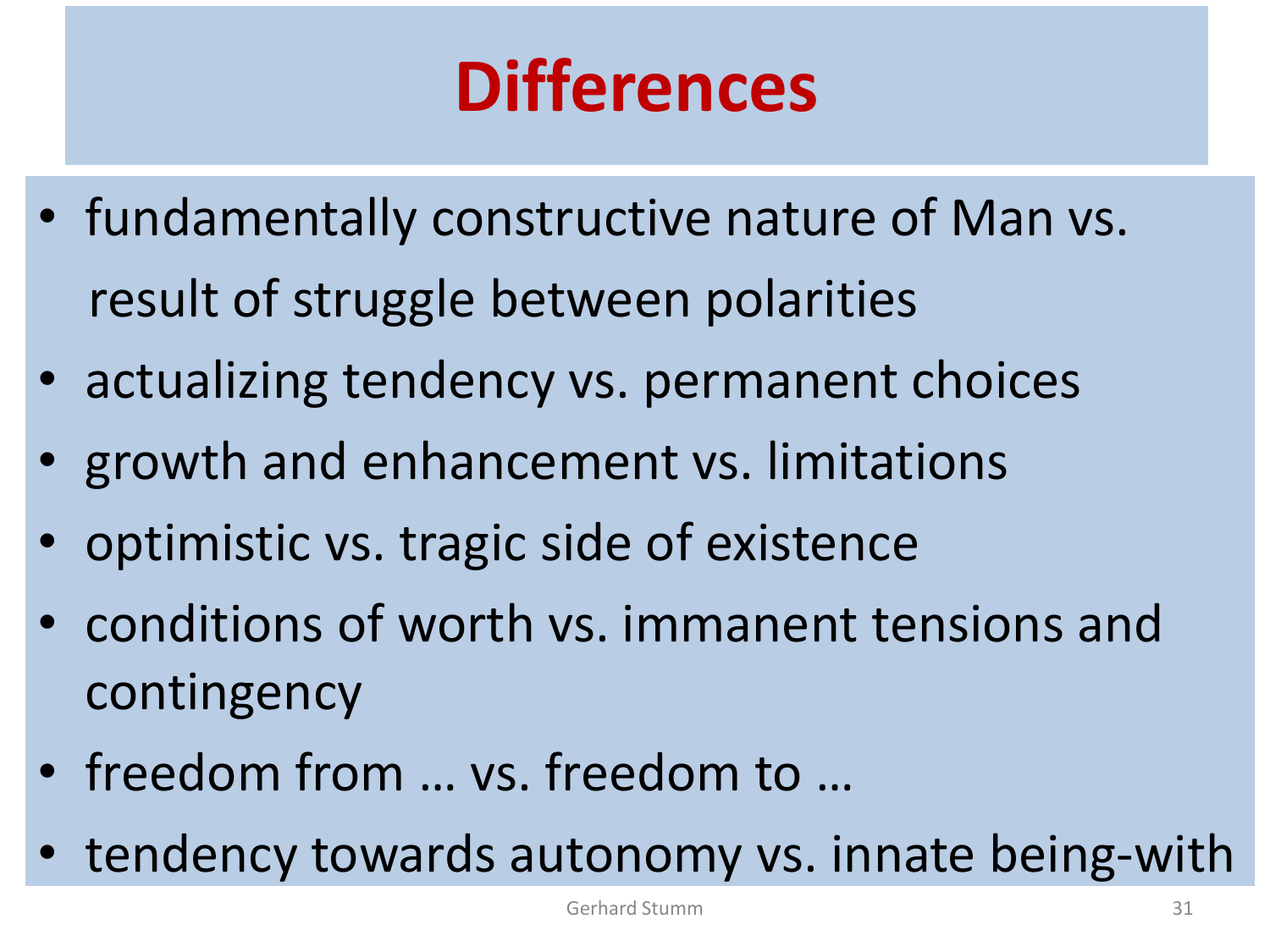#### **Differences**

- here and now vs. future
- self-actualization vs. realization of meaning
- self-experience vs. self-distancing and selftranscendence
- facilitation vs. challenge and confrontation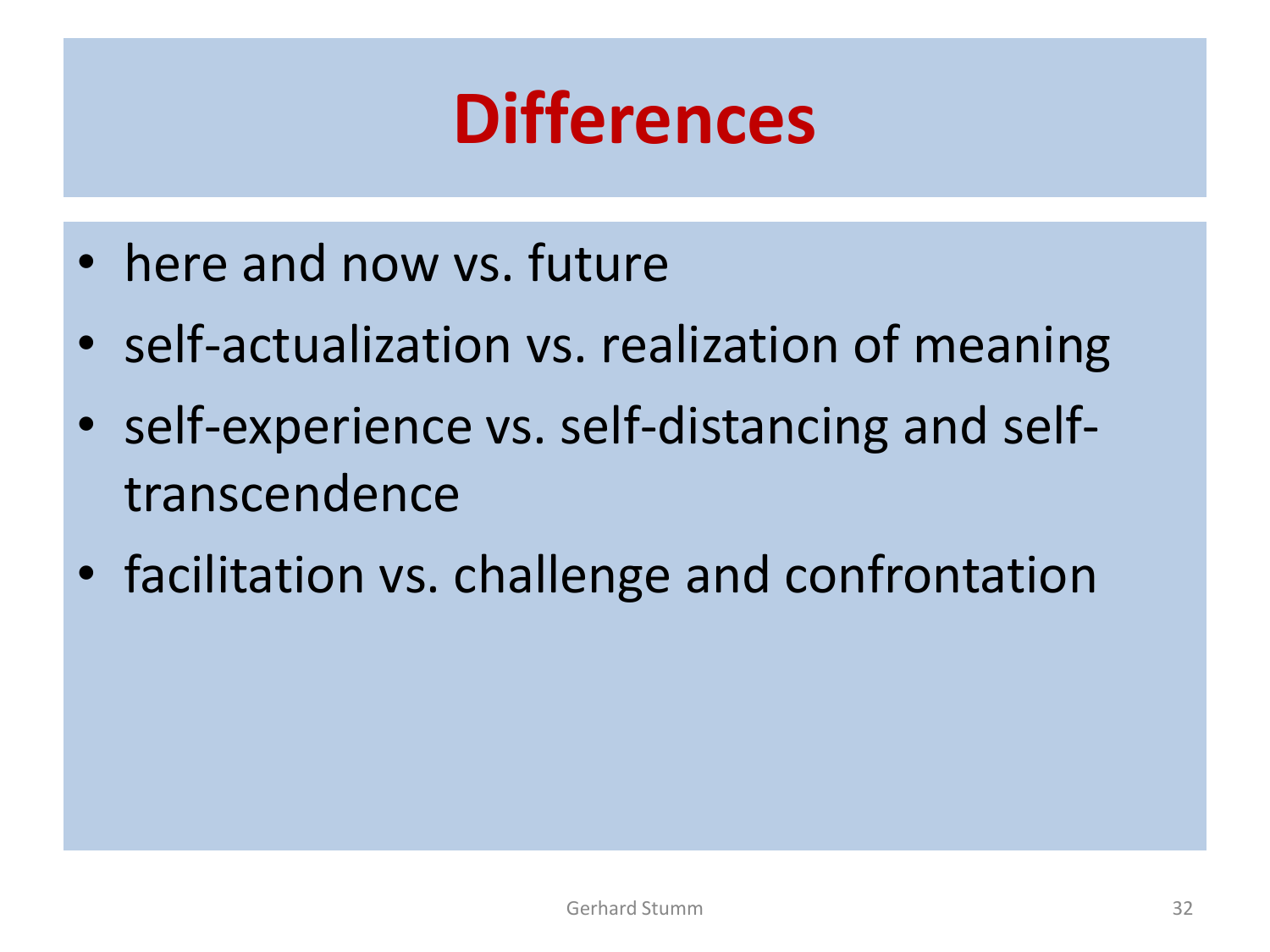### **Fruitful tensions**

- personal encounter *and* functional-professional relationship (ethical *and* clinical)
- phenomenological openness *and* clinical knowledge
- the psychotherapist as alter-ego *and* the Other
- non-directive pacing and responding *and* initiating an experiential attitude of exploring in the client
- facilitating *and* challenging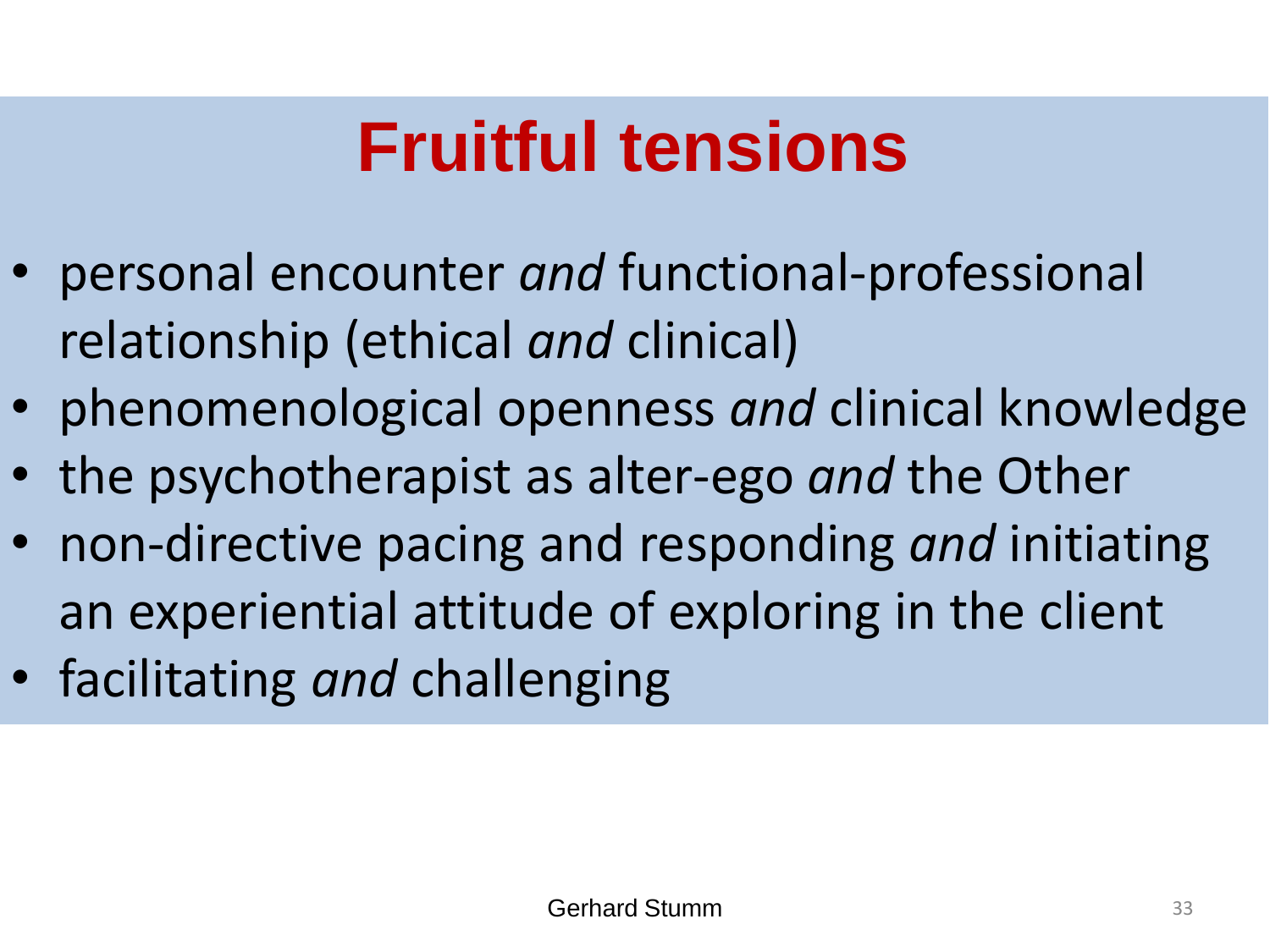### **Fruitful tensions**

- enhancing *and* maintaining client's capacities
- being without intention *and* transparent offering of one's own thoughts
- trust in the client's wisdom *and* supplementation with unobtrusive suggestions
- therapeutic attitudes *and* implementing them (via non-standardized techniques)